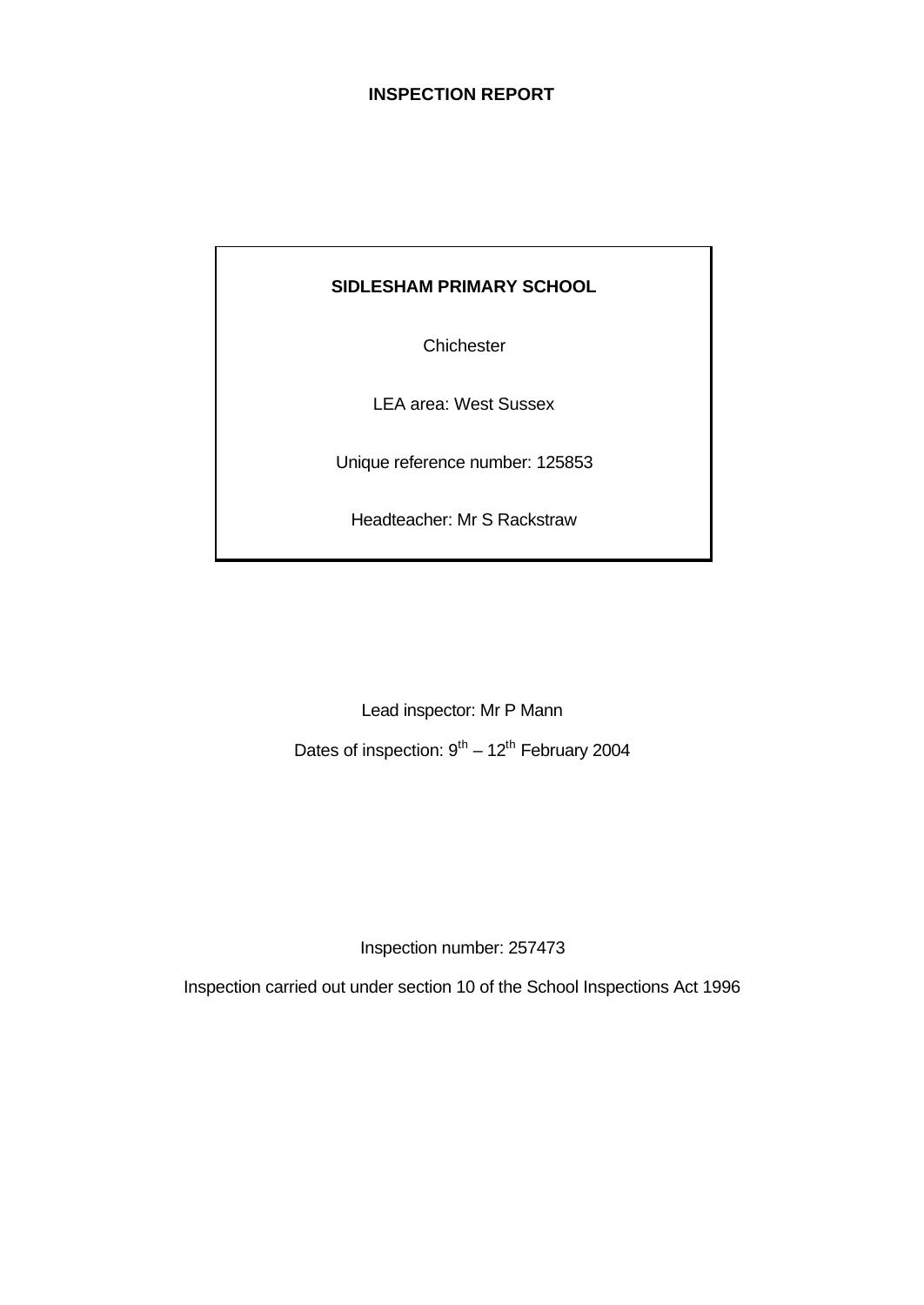#### © Crown copyright 2004

This report may be reproduced in whole or in part for non-commercial educational purposes, provided that all extracts quoted are reproduced verbatim without adaptation and on condition that the source and date thereof are stated.

Further copies of this report are obtainable from the school. Under the School Inspections Act 1996, the school must provide a copy of this report and/or its summary free of charge to certain categories of people. A charge not exceeding the full cost of reproduction may be made for any other copies supplied.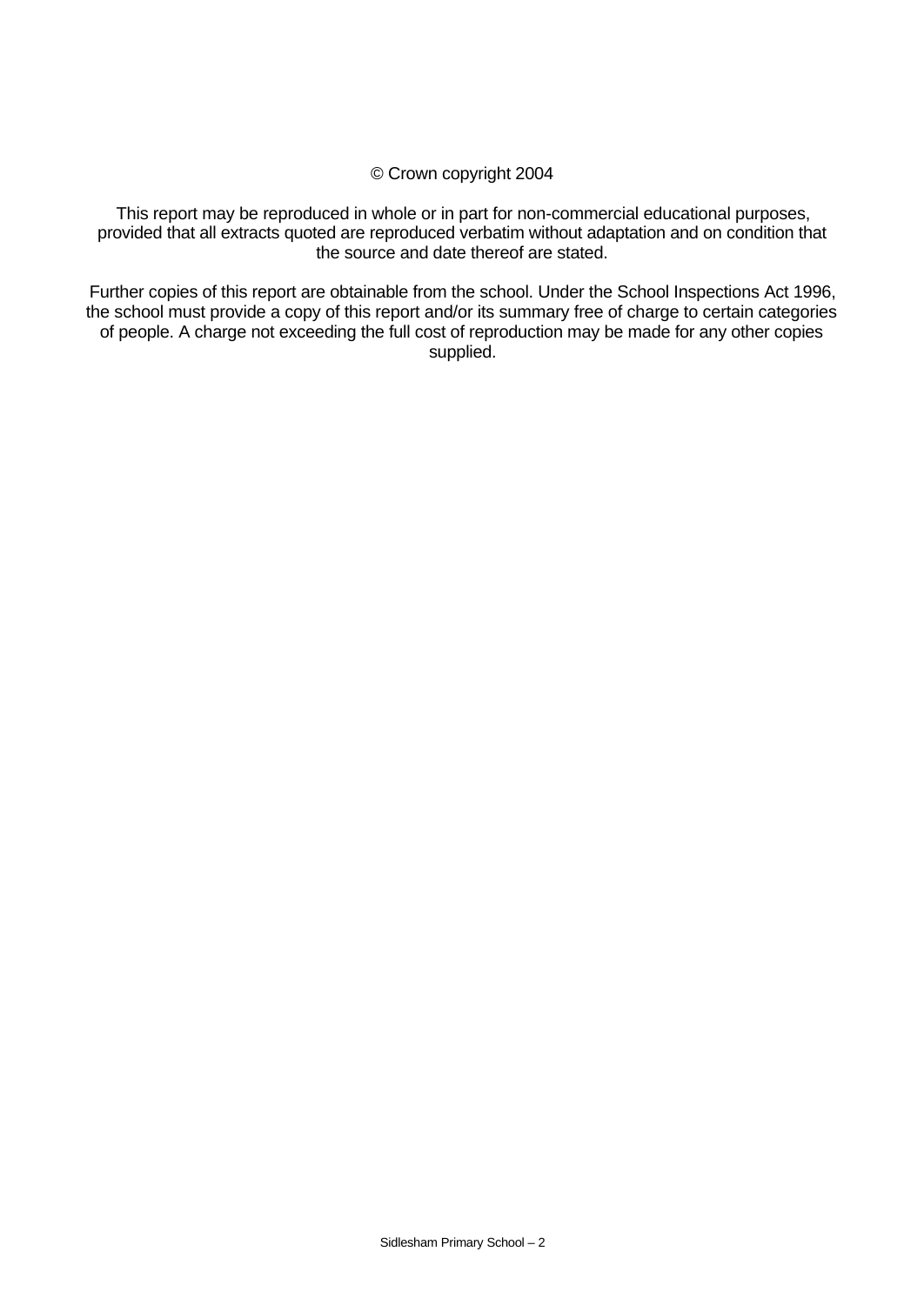# **INFORMATION ABOUT THE SCHOOL**

| Type of school:              | Primary         |
|------------------------------|-----------------|
| School category:             | Community       |
| Age range of pupils:         | $4 - 11$        |
| Gender of pupils:            | Mixed           |
| Number on roll:              | 139             |
| School address:              | Keynor Lane     |
|                              | Sidlesham       |
|                              | Chichester      |
|                              | West Sussex     |
| Postcode:                    | <b>PO20 7NL</b> |
| Telephone number:            | 01243 641238    |
| Fax number                   | 01243 641008    |
| Appropriate authority:       | Governing body  |
| Name of chair of governors:  | Mr A Harland    |
| Date of previous inspection: | 21.6.1999       |

# **CHARACTERISTICS OF THE SCHOOL**

Sidlesham Primary School has 139 pupils on roll, aged 4 to 11 years. It serves the village of Sidlesham and other villages and towns on the Selsey Bill Peninsular. The home backgrounds of most pupils are average. The number who is in receipt of a free school meal is well below the national average. The original Victorian building was extended in the thirties and is surrounded by playgrounds, a sports field and wildlife areas. At the time of the inspection, there were 12 children under five in the reception class. The attainment of children at the start of school in Year 1 is average. Twenty-one pupils have been identified as having special educational needs and this is broadly average. About a half of these receive support from outside agencies. Currently there is only one pupil with a Statement of Special Educational Need. The proportion of pupils from ethnic minority groups is very small.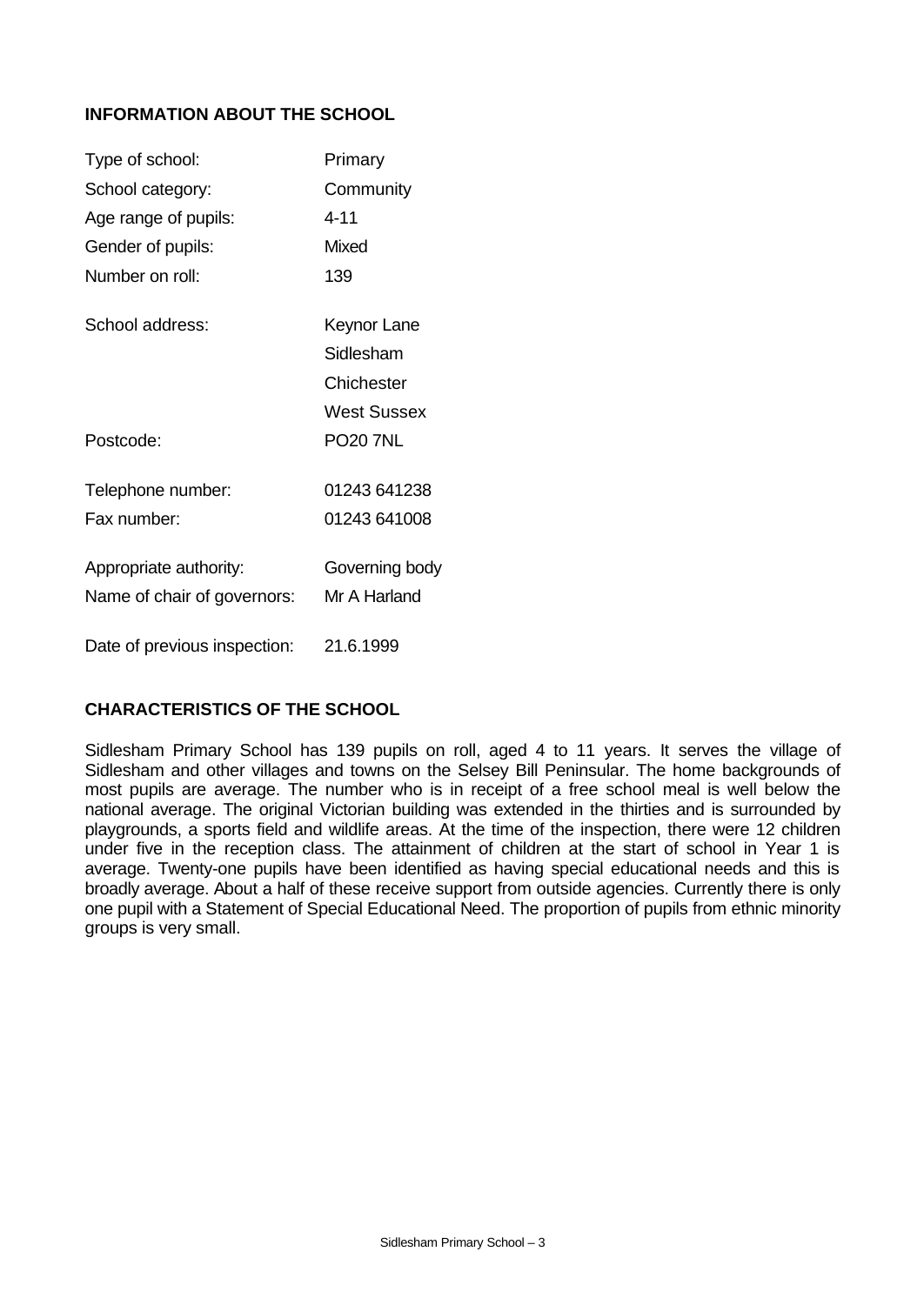# **INFORMATION ABOUT THE INSPECTION TEAM**

| Members of the inspection team |                       |                | <b>Subject responsibilities</b>             |
|--------------------------------|-----------------------|----------------|---------------------------------------------|
| 23219                          | <b>Phil Mann</b>      | Lead inspector | Special educational needs                   |
|                                |                       |                | English as an additional language           |
|                                |                       |                | <b>Mathematics</b>                          |
|                                |                       |                | Information and communication<br>technology |
|                                |                       |                | Physical education                          |
| 9092                           | Ron Elam              | Lay inspector  |                                             |
| 29988                          | Lyn Thorogood         | Team inspector | Foundation Stage <sup>1</sup>               |
|                                |                       |                | Science                                     |
|                                |                       |                | Art and design                              |
|                                |                       |                | Design and technology                       |
|                                |                       |                | <b>Music</b>                                |
| 32505                          | <b>Michelle Coles</b> | Team inspector | English                                     |
|                                |                       |                | Geography                                   |
|                                |                       |                | History                                     |
|                                |                       |                | Religious education                         |

The inspection contractor was:

l

Altecq Education 102 Bath Road Cheltenham GL53 7JX

Any concerns or complaints about the inspection or the report should be made initially to the inspection contractor. The procedures are set out in the leaflet *'Complaining about Ofsted Inspections'*, which is available from Ofsted Publications Centre (telephone 07002 637833) or Ofsted's website (www.ofsted.gov.uk).

 $1$  The Foundation Stage begins when children reach the age of three and ends at the end of the reception class. It is a distinct stage in preparing children for later schooling and is based on six areas of learning. These mainly refer to communication, language and literacy; mathematical development; and personal, social and emotional development, but also includes knowledge and understanding of the world; physical and creative development.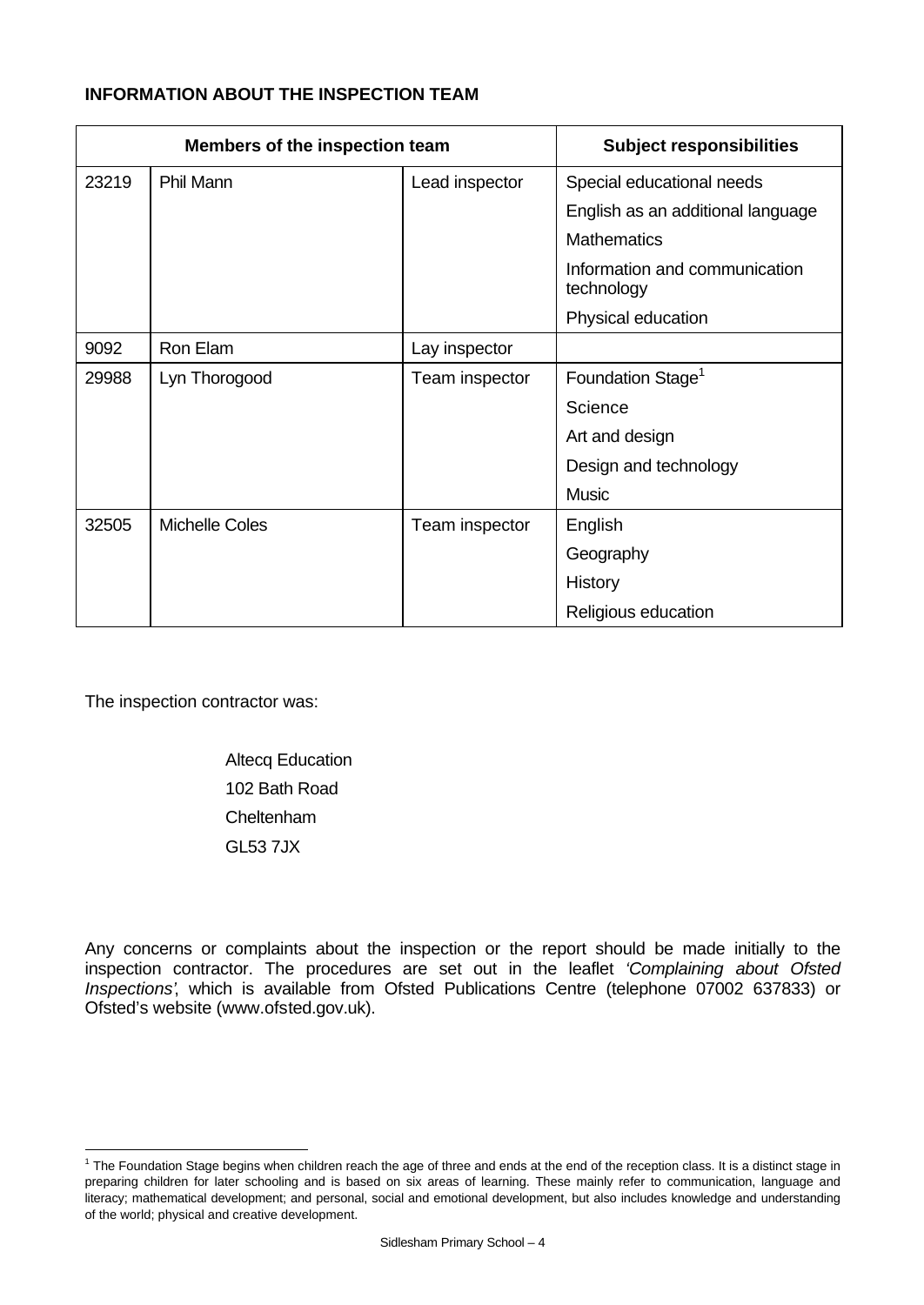# **REPORT CONTENTS**

|                                                                                                                                    | Page |
|------------------------------------------------------------------------------------------------------------------------------------|------|
| <b>PART A: SUMMARY OF THE REPORT</b>                                                                                               | 6    |
| <b>PART B: COMMENTARY ON THE MAIN INSPECTION FINDINGS</b>                                                                          |      |
| <b>STANDARDS ACHIEVED BY PUPILS</b>                                                                                                | 9    |
| Standards achieved in areas of learning, subjects and courses                                                                      |      |
| Pupils' attitudes, values and other personal qualities                                                                             |      |
| <b>QUALITY OF EDUCATION PROVIDED BY THE SCHOOL</b>                                                                                 | 12   |
| Teaching and learning<br>The curriculum<br>Care, guidance and support<br>Partnership with parents, other schools and the community |      |
| <b>LEADERSHIP AND MANAGEMENT</b>                                                                                                   | 16   |
| <b>PART C: THE QUALITY OF EDUCATION IN AREAS OF LEARNING</b><br><b>AND SUBJECTS</b>                                                | 19   |
| AREAS OF LEARNING IN THE FOUNDATION STAGE                                                                                          |      |
| <b>SUBJECTS IN KEY STAGES 1 AND 2</b>                                                                                              |      |
| <b>PART D: SUMMARY OF THE MAIN INSPECTION JUDGEMENTS</b>                                                                           | 30   |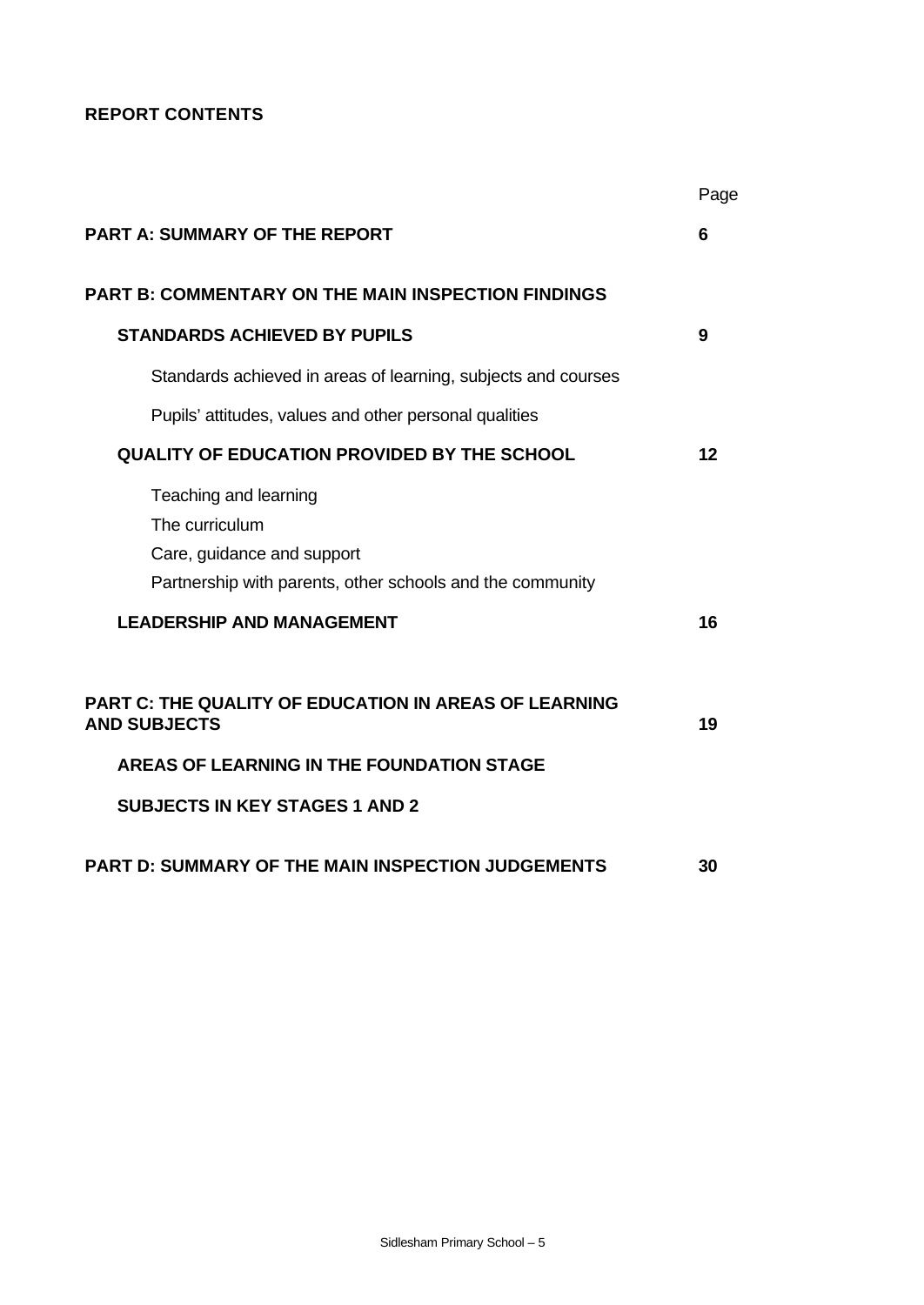# **PART A: SUMMARY OF THE REPORT**

# **OVERALL EVALUATION**

The overall effectiveness of the school is **satisfactory** and **good** levels of care are provided for all pupils. Teachers have established positive relationships with pupils and work hard to plan an interesting and varied range of learning opportunities for them. The basic skills in English and mathematics are generally well taught and the overall level of pupils' achievement is **satisfactory**. The leadership and management of the school are **satisfactory** overall and the governing body provides good levels of support and involvement. This has been particularly so in their support of the headteacher in the very successful implementation of his long-term vision for the extensive development of the building and site. However, the development of individual subjects has not been managed so effectively. The delegation of responsibilities to senior staff and subject leaders lacks overall coherence and some are not fulfilling their roles as effectively as they could. Given the current circumstances of the school, the standards being achieved and resources available, the school provides **satisfactory** value for money.

The school's main strengths and weaknesses are:

- Standards are above average in reading across the school. Standards in English and mathematics are average for 7 and 11 year olds.
- All pupils are achieving well in science, information and communication technology and art and design. Standards are above average for 11 year olds in these subjects.
- Planning for the overall improvement of the school's work is insufficiently rigorous.
- Teachers monitor the work of pupils as necessary but assessment information is not used effectively to plan for the next stages in pupils' learning.
- The provision for children in the reception class is good and a strength of the school.
- The school's links and communication with parents are unsatisfactory.
- Pupils' attendance and punctuality are unsatisfactory.

The level of improvement since the previous inspection has been **satisfactory** overall. There has been some good improvement on the findings of the previous inspection but some issues still remain to be effectively tackled. Teaching and learning are now monitored regularly by the headteacher. Standards in design and technology are now much better and in line with those expected of 11 year olds. The organisation of the school day now promotes the effective teaching of literacy and numeracy skills and there is now an appropriate area for young children to play outdoors. Although the current plan for school development identifies the most important priorities it is not a coherent document that can be used successfully to drive forward further improvements. The levels of pupil attendance have dropped below the national average in recent years and this is having an adverse effect on pupils' achievements. Some issues still remain with the quality of communication between the school and parents.

| <b>Results in National</b><br>Curriculum tests at the end |      | similar schools |      |      |
|-----------------------------------------------------------|------|-----------------|------|------|
| of Year 6, compared with:                                 | 2001 | 2002            | 2003 | 2003 |
| English                                                   |      |                 | В    |      |
| <b>Mathematics</b>                                        |      |                 |      |      |
| Science                                                   |      |                 |      |      |

# **STANDARDS ACHIEVED**

*Key: A - well above average; B – above average; C – average; D – below average; E – well below average Similar schools are those with similar percentages of pupils eligible for free school meals.*

Overall, pupil achievement is **satisfactory**. Inspection findings confirm that pupils' standards for 11 year-olds are currently average in English and mathematics and above average in science.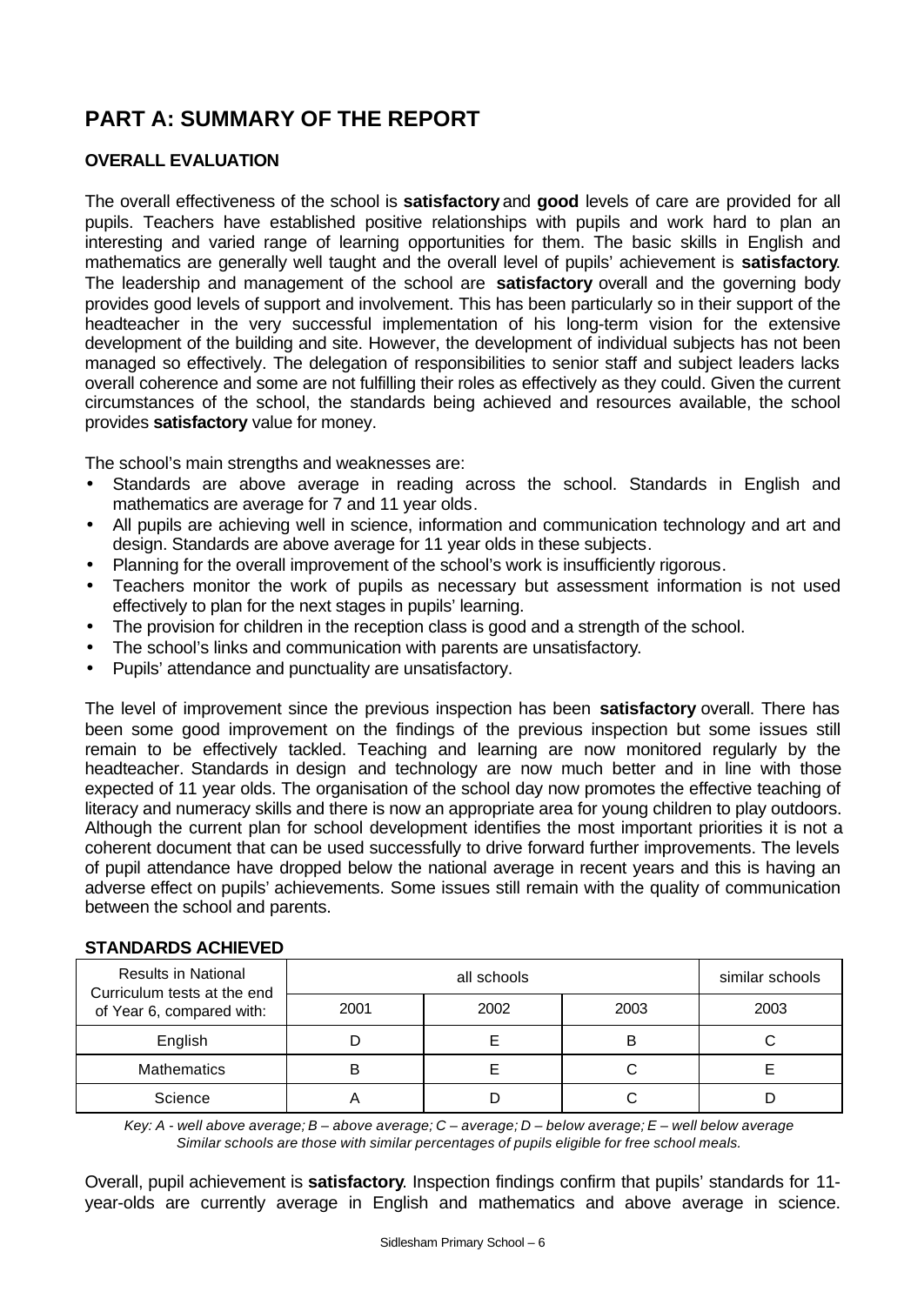Standards are judged to be above average for seven-year-olds in reading and they are average in writing and mathematics. By the time pupils are 11 standards are above average in art and design and information and communication technology because these subjects are taught well and provision is good. Standards are average in all other subjects. The overall achievement of pupils with special educational needs is satisfactory. Attainment on entry into the reception class is average overall with some fluctuations year on year above and below nationally expected levels of attainment for five year olds. These children achieve well overall in all areas of learning.

Changing circumstances of the school and fluctuations in pupil numbers in each year group in and out of the school have resulted in variations in the overall attainment in the national tests in recent years. When compared with schools with similar circumstances and based on free school meals standards are average in English, well below average in mathematics and below average in science. The school applied a satisfactory course of action to raise standards in mathematics in 2002-3 and this has resulted in some level of improvement during the current academic year and particularly so in number work.

# **QUALITY OF EDUCATION**

The quality of education is **satisfactory** overall with some good opportunities to extend pupils' learning through enrichment activities.

The quality of teaching and learning is **satisfactory** overall. Some teaching is good or better because teachers' subject knowledge is secure and they have positive relationships with the pupils. This leads to some good pupil achievement in most classes. However, teaching at the beginning of the juniors is unsatisfactory or uninspiring. In these lessons the national initiatives such as the literacy or numeracy strategies are not being used effectively to provide good structure and pace to lessons. The result is that pupils become restless and uninterested so that their learning is often unsatisfactory. The arrangements for the assessment of pupils' attainment and progress are satisfactory with examples of good practice in the reception class. However, the information gained in other classes is not consistently used well to plan for the next stages in pupils' learning.

The curriculum is **satisfactory**, meeting all statutory requirements including provision for personal, social and health education. It is enriched by a range of visits, visitors and residential trips. The recent addition of a new sports hall has had a positive impact on the range of learning opportunities on offer. All pupils have equal access to the curriculum but planned activities do not always meet the needs of all pupils. There are satisfactory procedures for the identification and support of pupils with special educational needs. Good links have been established with other schools in the area.

# **LEADERSHIP AND MANAGEMENT**

Leadership and management are **satisfactory** overall. Governance of the school is sound and the governing body ensures that all policies and practices meet requirements. Governors offer a good level of support and work well in partnership with the headteacher. The headteacher has engendered a positive ethos for learning in which all pupils feel valued. His strength of vision and purpose helps him to see building projects through to a successful completion. The current priorities for school improvement have been correctly identified but strategic planning is still insufficiently consistent to effectively promote subject development and the further raising of standards. Monitoring of teaching and learning by the headteacher and governors is good but information gained is not used effectively to identify areas for improvement. The overall management of the curriculum by senior staff other than the headteacher is unsatisfactory. However, the coordination of most subjects by other teachers is sound with some good features. Leadership and management of the Foundation Stage are good. There are good systems in place to analyse data but this information is not used effectively to raise standards. Financial management of the school is good. However, the governors have insufficient information about the school's performance to have a full understanding of its strengths and weaknesses. They are therefore unable to compare the school's effectiveness with others within the principles of best value.

# **PARENTS' AND PUPILS' VIEWS OF THE SCHOOL**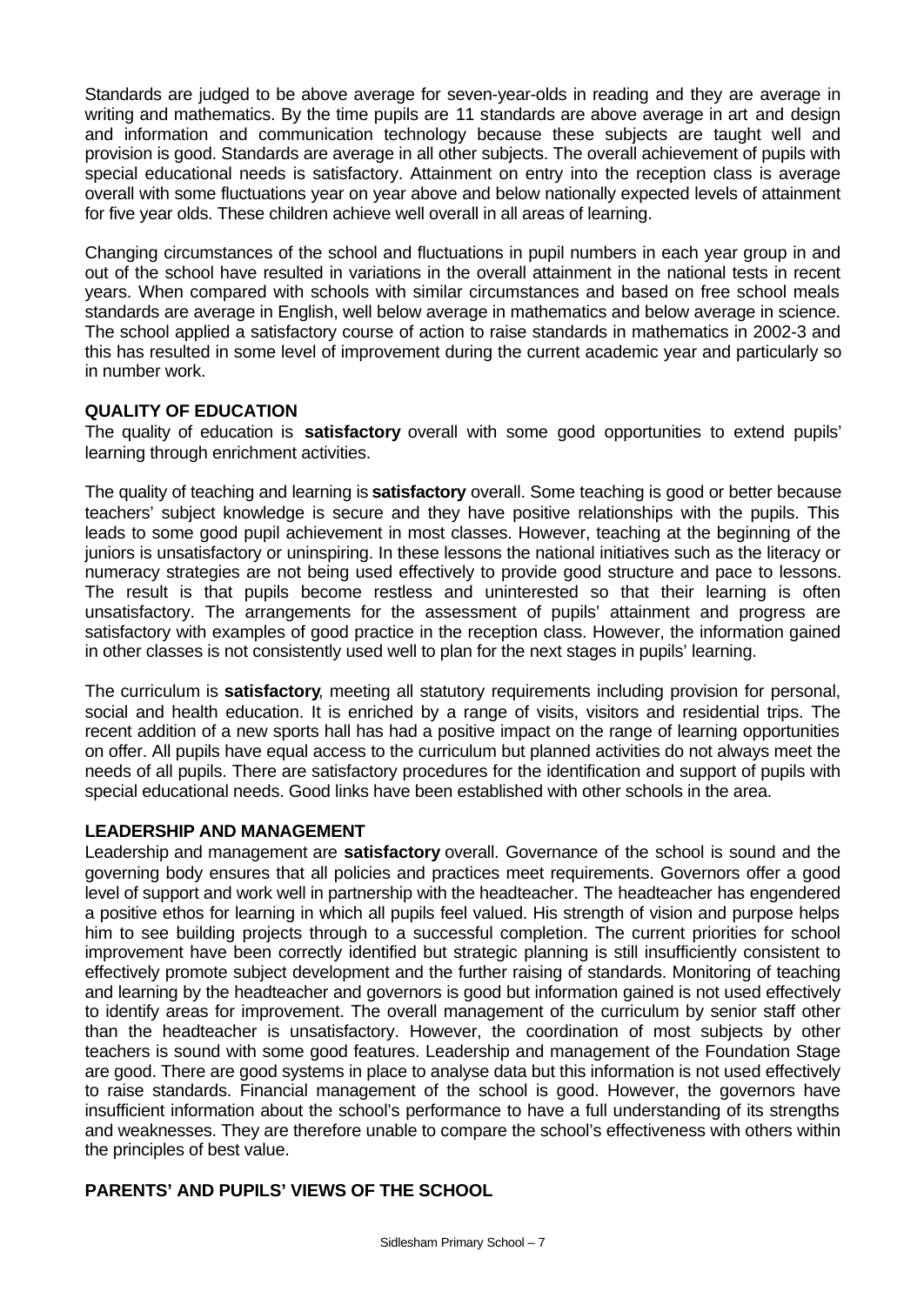Overall parents are generally happy with what the school provides for their child and they are pleased with the positive atmosphere for learning that has been established. A significant number, however, are unhappy with the quality of information provided about their child's progress as well as effective guidance on how they can support their child's learning at school. The inspection team agree with these views and judge that the school needs to establish stronger links with its parent community through greater consultation and the sharing of curriculum information. A similar number of parents expressed some concern about the leadership of the school and the range of activities available for pupils outside of lessons. Inspectors judge that, although there are some aspects of school management, that need to be addressed, the headteacher provides competent leadership. The range of activities outside lessons is what can be expected in schools in similar circumstances.

Pupils enjoy school and value the care and support that the teachers provide for them. They enjoy taking part in the range of activities offered. They would value greater opportunities to express their views and have a greater role in the school's development.

# **IMPROVEMENTS NEEDED**

The most important things the school should do to improve are:

- Ensure that assessment information is used effectively to match learning activities to the ability of pupils and inform future planning.
- Develop greater coherence to the leadership and management of the overall curriculum.
- Ensure that long term planning for school improvement is more rigorous.
- Improve the school's links with its parents.
- Raise levels of pupils' attendance and improve punctuality.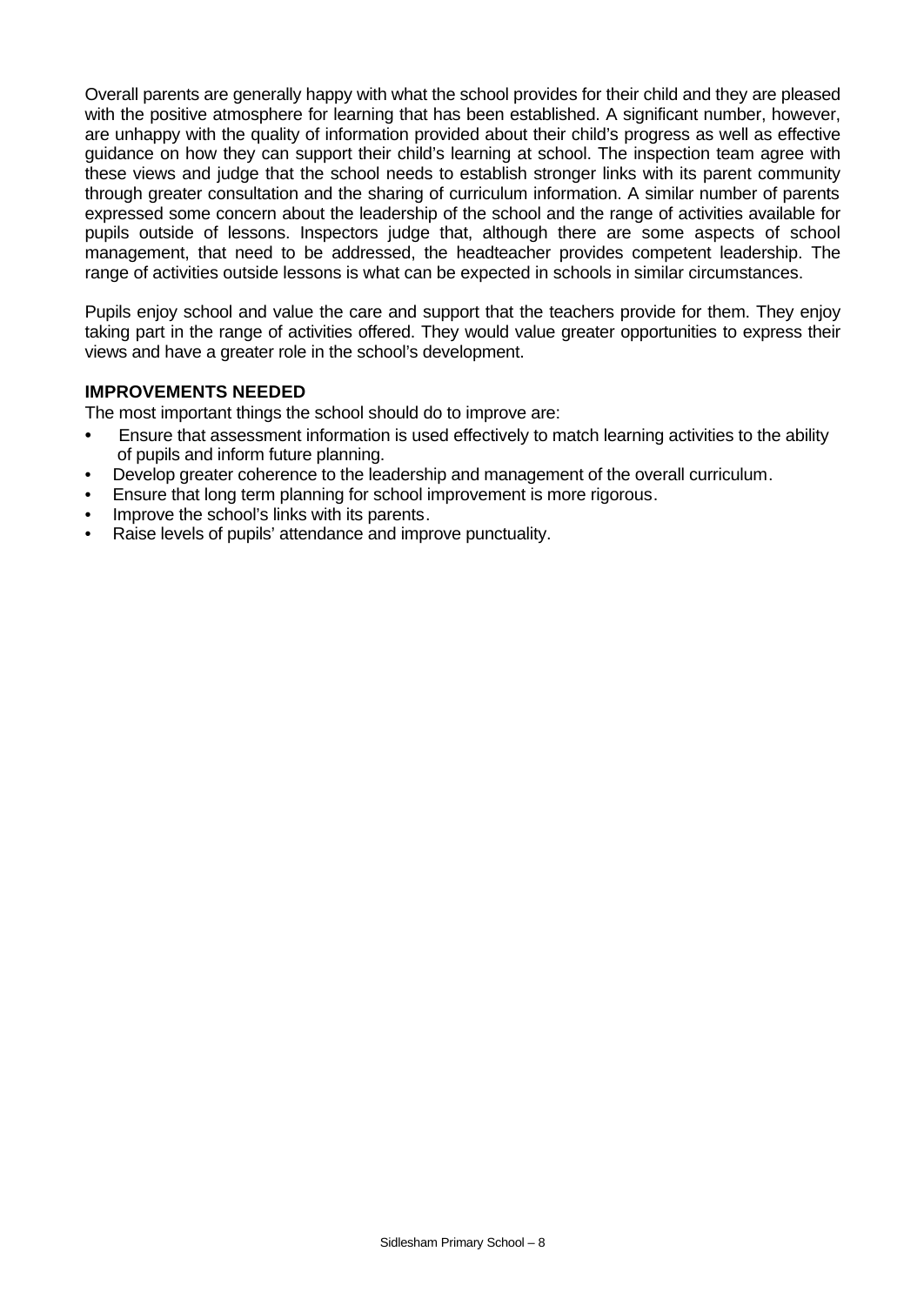# **PART B: COMMENTARY ON THE INSPECTION FINDINGS**

# **STANDARDS ACHIEVED BY PUPILS**

#### **Standards achieved in areas of learning, subjects and courses**

Overall standards in English and mathematics are **average** for 7 and 11 year olds and pupil achievement is **satisfactory** overall. Achievement is **good** in science, information and communication technology (ICT) and art and design, where pupils attain **above average** standards.

#### **Main strengths and weaknesses**

- Standards are satisfactory overall with some good achievement in science, ICT and art and design.
- The impact of the school's recent initiative on reading is beginning to have an effect on the pupils' love of books and improvement in literacy standards.
- The achievement of children in the Foundation Stage is good.

#### **Commentary**

#### **Standards in national tests at the end of Year 2 – average point scores in 2003**

| Standards in:      | School results | National results |
|--------------------|----------------|------------------|
| Reading            | 16.2 (13.8)    | 15.7 (15.8)      |
| Writing            | 15.2 (12.3)    | 14.6 (14.4)      |
| <b>Mathematics</b> | 15.6 (13.2)    | 16.3(16.3)       |

*There were 21 pupils in the year group. Figures in brackets are for the previous year.*

#### **Standards in national tests at the end of Year 6 – average point scores in 2003**

| Standards in:      | School results | National results |
|--------------------|----------------|------------------|
| English            | 28.3 (25.4)    | 26.8 (27.0)      |
| <b>Mathematics</b> | 26.6 (25.6)    | 26.8 (26.7)      |
| Science            | 29.1 (28.1)    | 28.6 (28.5)      |

*There were 14 pupils in the year group. Figures in brackets are for the previous year.*

1. Pupils' achievement is satisfactory overall. The results in the 2003 national tests for 11-yearolds are above average in English and average in mathematics and science. When these results are compared with schools of similar circumstances and based on free school meals, they are average in English, well below average in mathematics and below average in science. The results of pupils in Year 2 taking the 2003 national tests are average in reading and writing and below average in mathematics when compared to schools nationally. When compared to schools with similar circumstances using free school meals data, standards are below average for reading and writing and well below average in mathematics. Inspection findings are at variance with these results where standards are judged to be average in English and mathematics for 11-year-olds and above average in science. Standards are judged to be above average for seven-year-olds in reading and they are average in writing and mathematics. Eleven year olds are achieving above average standards in art and design and ICT because these subjects are taught well. Standards are above average in art and design and ICT by the time pupils are 11 because these subjects are taught well. Standards are average in all other subjects and this represents an improvement from the previous inspection, when standards in design and technology were judged to be unsatisfactory. The overall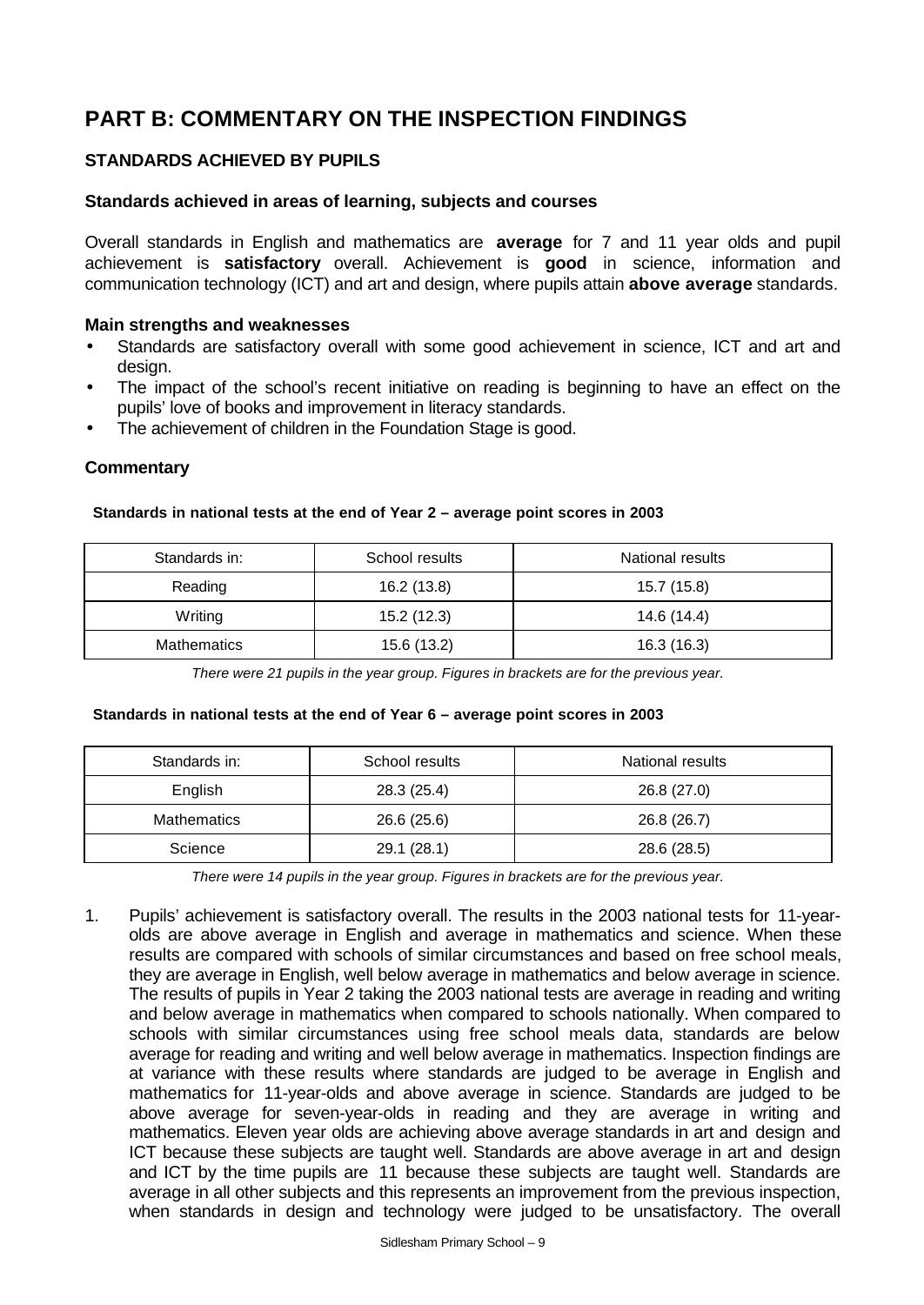achievement of pupils with special educational needs is satisfactory over time. There are no significant differences in the achievements of girls and boys.

- 2. The school's circumstances have changed significantly since the previous inspection. This is primarily because of local circumstances and housing developments in the area resulting in significant numbers of pupils joining or leaving the school. The headteacher has undertaken considerable analysis of pupil data and uses the information effectively to track the individual progress of all pupils. This data supports the hypothesis that the overall attainment of pupils is now lower than at the time of the previous inspection. These changes in school circumstances have resulted in fluctuations in overall pupil performance. The size of each year group varies annually and can be quite small. Results in the national tests must therefore be treated with some caution.
- 3. Standards in reading are above average for both seven and 11 year-olds. This is a strength and can be partly attributed to the school's recent focus on improving pupils' attitudes to reading and a love of books in general. As a result standards in reading are improving across the school. However, the school recognises that some work still needs to be done in respect of the pupils' ability to use effective library skills to locate books.
- 4. The overall achievement of children in the Foundation Stage is good. Children under-five are achieving well in the class for reception children because provision is good. Attainment on entry into the reception class is average but fluctuations in overall attainment of these children occur year on year. A good emphasis is placed on the development of the children's social skills and as a result all children achieve well in this area of learning. Approximately half of the reception children will have started on the National Curriculum by the time they enter Year 1.

#### **Pupils' attitudes, values and other personal qualities**

Pupils have good attitudes to school and their behaviour is **good**. There are **good** opportunities for the personal development of pupils. Pupils' attendance and punctuality are **unsatisfactory**.

#### **Main strengths and weakness**

- Behaviour in lessons and in the playground is good overall.
- Relationships between teachers and pupils are positive.
- Positive initiatives promote pupils' sense of responsibility well.
- Pupils' social development is fostered through group work and shared activities.
- Pupils are taught to understand the difference between right and wrong actions.
- Spiritual awareness is developed through assemblies and other activities.
- Pupils do not learn enough about other cultural traditions.
- The level of attendance is below that of similar schools around the country.

- 5. Pupils' attitudes to school are positive. In the Foundation Stage children quickly adapt to the routines in readiness for the day ahead. Older pupils settle down to quiet reading or writing. They are keen to come to school, and they respond well. Many examples were seen in lessons where pupils were enjoying what they were doing and behaving well. Occasional incidences of unsettled behaviour result from weaker teaching and thus pupils become bored. Behaviour in the playground and during lunchtime is consistently good. In assemblies, all pupils, including the youngest reception class children, listen well and pay attention. Older pupils are responsible for the music, seating and overhead projector, which they organise and manage themselves.
- 6. Relationships between pupils and their teachers are good, and pupils respond well to the guidance adults give them. They treat resources correctly and with care, and show independence in organising and putting away equipment even in the youngest classes. No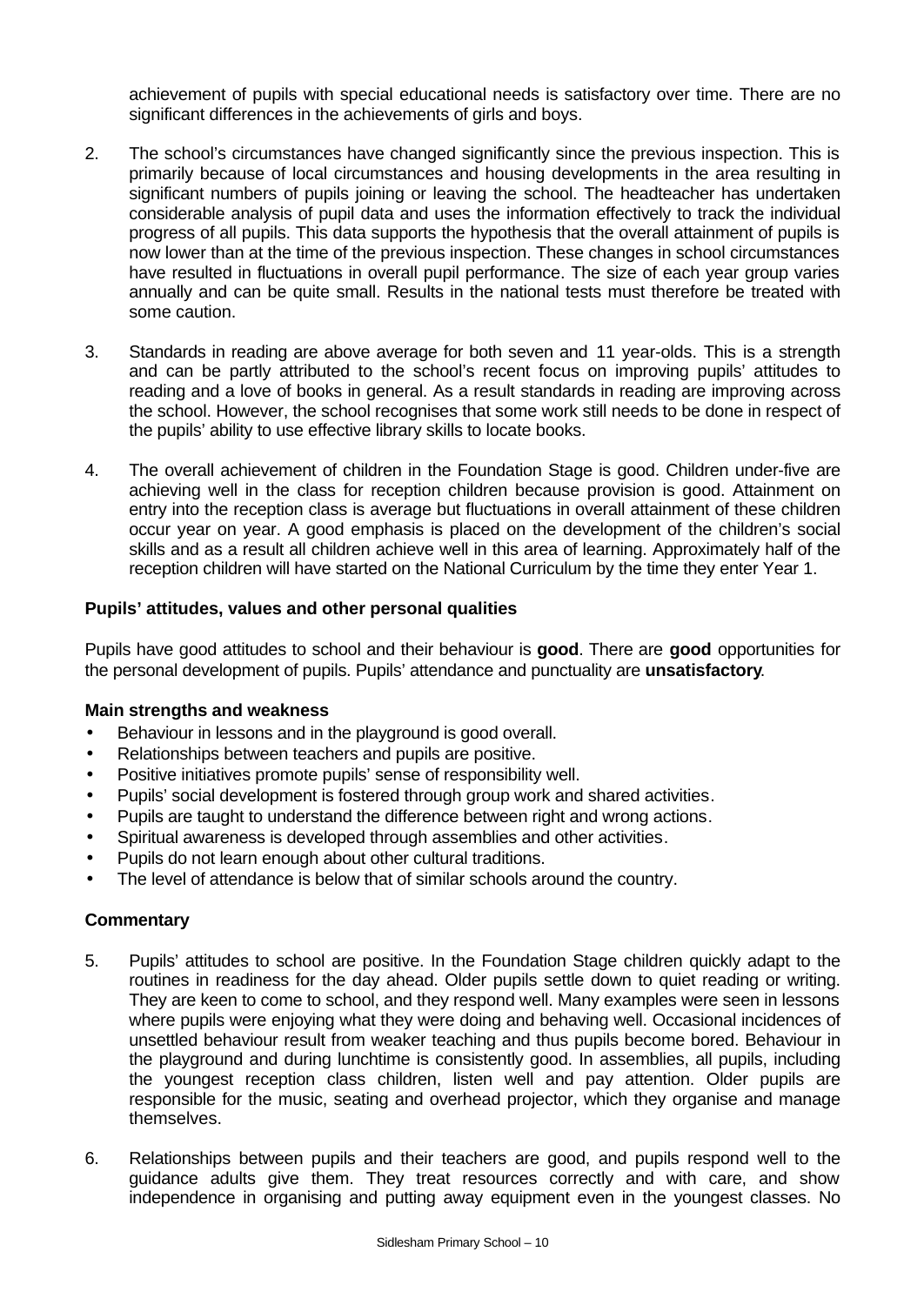unsociable or aggressive behaviour was seen and no offensive language was heard during the inspection. Pupils show respect to each other as well as to staff. They show concern for each other; for example, two Year 6 girls automatically put out their hands to support a classmate with an injury when she walked unsteadily. The older pupils provide good role models for the younger ones to emulate. The impact of these positive relationships is that pupils understand how important it is to take care of people and property, and consequently all pupils have the opportunity to take part in all school activities. There have been no exclusions in the previously reported years. However, a pupil had to be excluded for a fixed period during the current academic year and has since been successfully accommodated back in school. Pupils' social development is further promoted by the organisation of group work and collaborative activities. This includes playing music together and working together on various practical projects in subjects such as design and technology or science.

- 7. The provision for spiritual, moral and social development is good. Teachers offer good opportunities for pupils to consider moral issues in assemblies and in religious education lessons. Qualities of fairness and honesty, respect and trust form the main focus of stories and events pupils hear about in these contexts. The school effectively teaches the principles of right and wrong. This begins on entry and develops as pupils' progress through the school. Pupils' moral development is good. Spiritual development is also good. Assemblies offer good opportunities for reflection and thought. Pupils in the youngest classes have frequent opportunities to reflect and wonder, and take delight in things they have achieved. In the older classes, drama and role-play offers opportunities to empathise with characters and reflect on their circumstances. The school does not offer sufficient opportunities to help pupils learn about and appreciate the interesting and range of contributions from people of other cultures.
- 8. The table below shows the attendance figures for the school. The level of attendance has steadily deteriorated since the previous inspection. The figure for the school is, in part, lowered by the inclusion of pupils who arrive late. Even making allowance for this, the level last year remains unsatisfactory as it is still below the comparable national figure. Absences are mainly due to medical reasons but a significant number of families insist on taking holidays during term time. The schools own analysis indicates that the low achievement of some pupils is linked to their low attendance. Punctuality is good for many pupils. However, a few families are regularly late. This poor punctuality disrupts the start of the day for the rest of the school. The school has quite properly tightened up on the recording of punctuality to very effectively highlight these late arrivals. Nevertheless the school has still to introduce effective procedures in both areas to improve the level of attendance and to reduce the incidence of lateness.

| Authorised absence |     | Unauthorised absence |     |
|--------------------|-----|----------------------|-----|
| School data:       | 5.8 | School data:         | 0.6 |
| National data:     | 5.4 | National data:       | 0.4 |

#### *Attendance in the latest complete reporting year [%]*

*The table gives the percentage of half days [sessions] missed through absence for the latest complete reporting year.*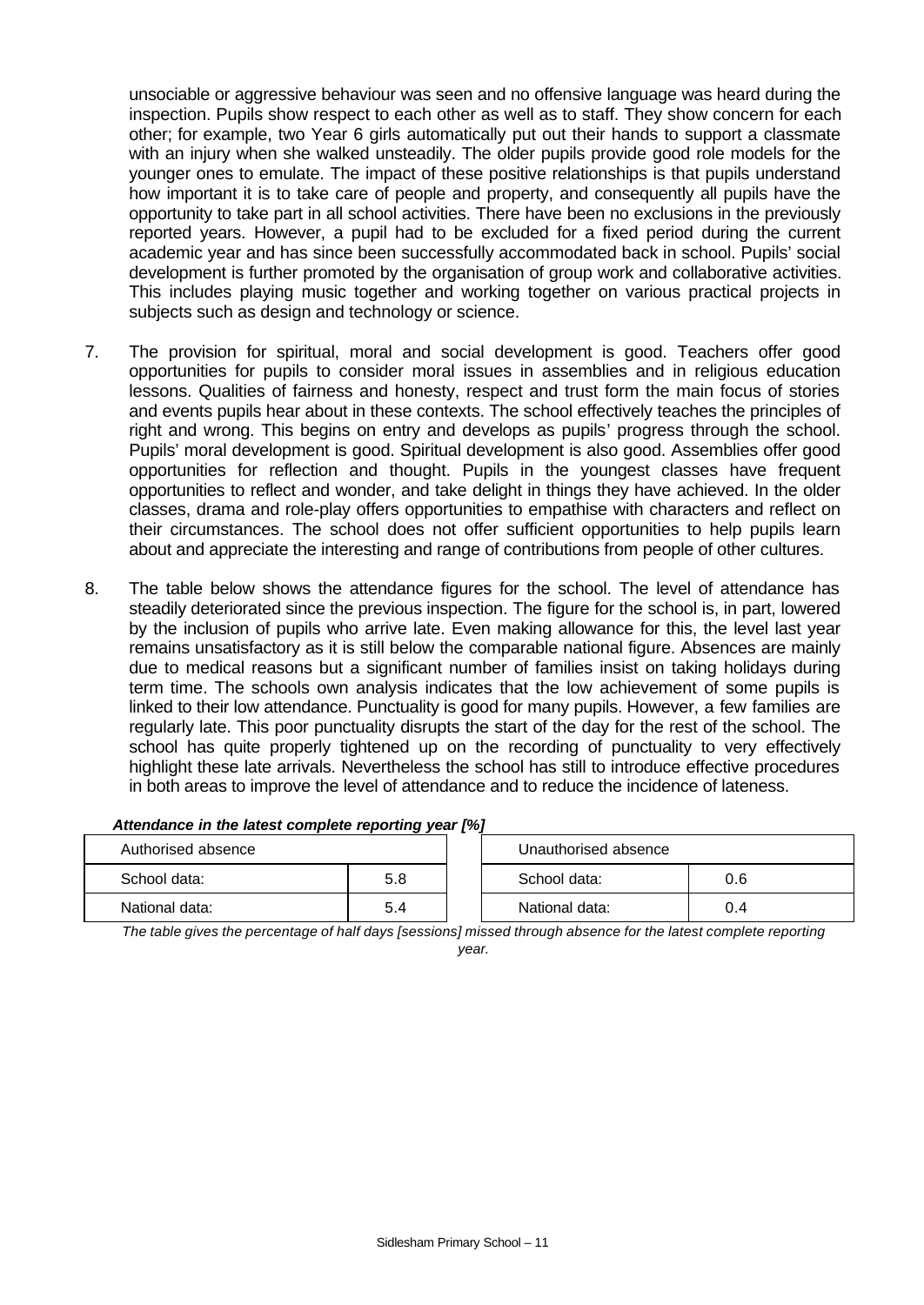#### **Exclusions**

#### *Ethnic background of pupils Exclusions in the last school year*

| Categories used in the Annual School Census | No of pupils<br>on roll |
|---------------------------------------------|-------------------------|
| White - British                             |                         |
| White – any other White background          |                         |
| Any other ethnic group                      |                         |
| No ethnic group recorded                    |                         |

| lo of pupils<br>on roll | Number of<br>fixed period<br>exclusions | Number of<br>permanent<br>exclusions |
|-------------------------|-----------------------------------------|--------------------------------------|
| 70                      |                                         |                                      |
|                         |                                         |                                      |
|                         |                                         |                                      |
|                         |                                         |                                      |

*The table gives the number of exclusions, which may be different from the number of pupils excluded.*

# **QUALITY OF EDUCATION PROVIDED BY THE SCHOOL**

The quality of education is **satisfactory** overall with some **good** opportunities to extend pupils' learning through enrichment activities.

#### **Teaching and learning**

The quality of teaching and learning is **satisfactory** overall with just over a half of lessons observed being **good** or better. A small proportion of teaching is **unsatisfactory** or uninspiring.

#### **Main strengths and weaknesses**

- Teachers possess satisfactory levels of subject knowledge overall but the literacy and numeracy strategies are not consistently implemented across the school.
- Procedures for the assessment of pupils' progress are satisfactory but information is not effectively used to plan future work that effectively matches the needs of all pupils.
- Relationships between staff and pupils are good overall and a positive ethos for learning has been established.
- Teachers and support staff use a wide range of resources well to support pupils' learning.

#### **Commentary**

#### *Summary of teaching observed during the inspection in 23 lessons*

| Excellent | Very good | Good | Satisfactory | Jnsatisfactory | Poor | Very Poor |
|-----------|-----------|------|--------------|----------------|------|-----------|
|           |           |      |              |                |      |           |

*The table gives the number of lessons observed in each of the seven categories used to make judgements about lessons.*

9. The quality of teaching is satisfactory overall. Some teaching is good or better because teachers' subject knowledge is secure. This is effectively displayed in the teaching of children in the Foundation Stage and in science, art and design, and physical education for the youngest infant and older junior pupils. These teachers introduce lessons with confidence and ask questions of the pupils that challenge their thinking at their own level of ability. Learning intentions are carefully thought through and lesson planning is good. This leads to good pupil achievement in these subjects. A small proportion of teaching at the beginning of the juniors is unsatisfactory or uninspiring. This is because the national initiatives such as the literacy or numeracy strategies are not being used effectively to ensure that these pupils make good progress in English and mathematics. There is an absence of structure and pace to lessons in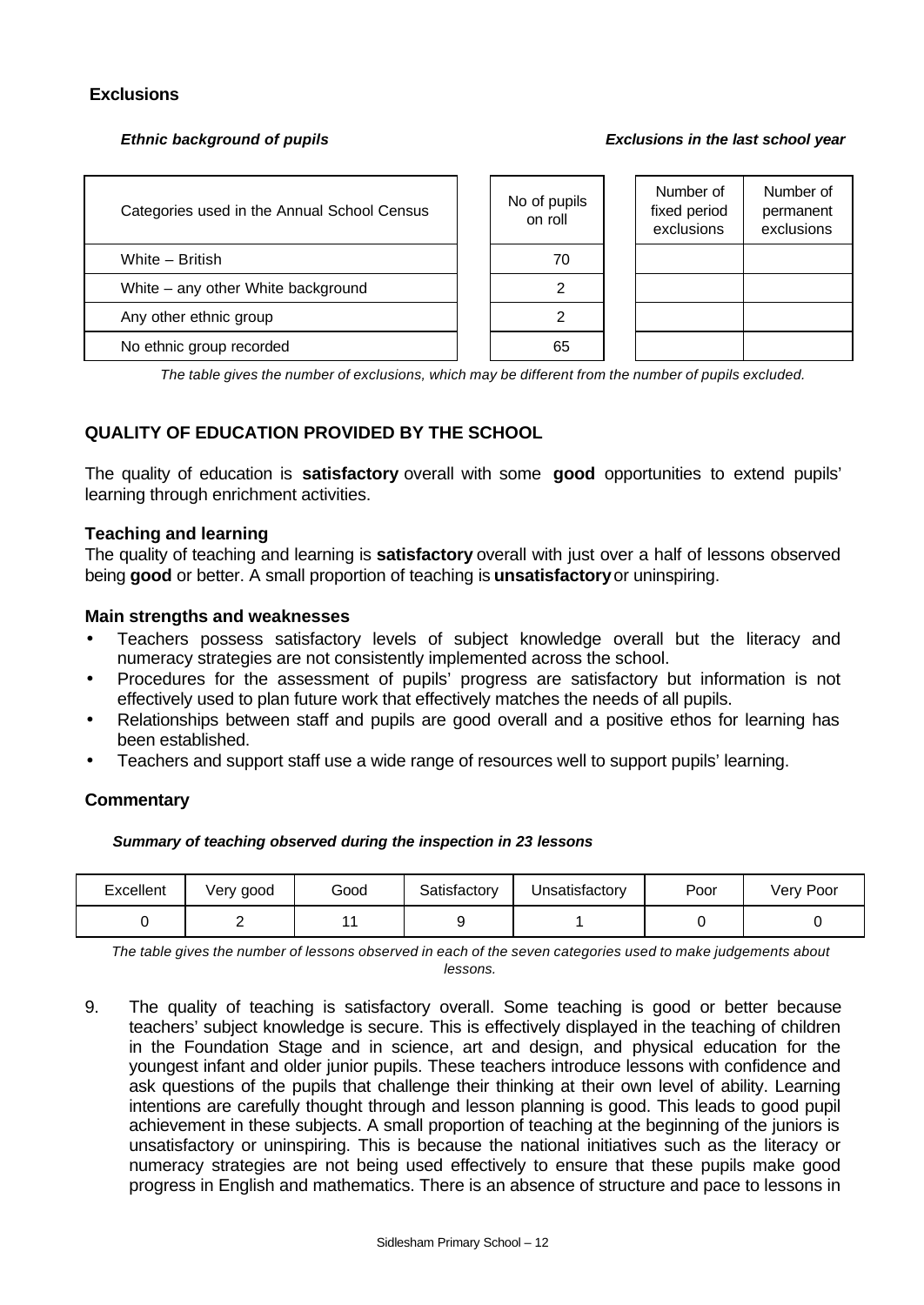these subjects for these pupils. The result is that these pupils become restless and uninterested and consequently their learning is often unsatisfactory.

- 10. The arrangements for the assessment of pupils' attainment and progress are satisfactory. Teachers are provided with some very good data about the overall national curriculum levels of attainment for all pupils in English, mathematics and science. The arrangements for assessment are good in the reception class and the way that the information gained is used to inform future planning is an example of best practice. However, the information gained in other classes is not used effectively to plan for the next stages in pupils' learning. The quality of marking is very variable for these classes and sometimes unsatisfactory because it is does not effectively lead pupils into new learning or set new targets for pupils to achieve. Generally tasks are well matched to the needs of pupils in lessons. However, teachers sometimes place too much emphasis on pupils producing more of the same work rather than by matching different tasks effectively to the pupils' previous learning and ability to provide good levels of challenge.
- 11. The positive climate for learning that has been established is a strength of the school. Most teachers have developed very positive relationships with the pupils in their class and provide good levels of encouragement. This in turn motivates pupils effectively, and as a result many strive to succeed and work hard in lessons. These positive relationships are confirmed by the very positive comments expressed by pupils about their teachers in the questionnaire and to inspectors. Where teaching is uninspiring these relationships are less positive.
- 12. The teaching of pupils with special educational needs is satisfactory overall with some good levels of provision and support provided by classroom assistants for pupils in lessons and small withdrawal groups. As a result these pupils feel valued, become more confident and achieve at the same rate as their classmates. Well-designed individual education plans are constantly referred to by the class teachers and are good feature of this provision.
- 13. The school has continued to develop its level of resources to support teaching and learning since the previous inspection. These resources are used effectively by teachers and support staff to support pupils' learning and make lessons as interesting as possible. This is particularly so in science, art and design and ICT. The newly built sports hall is used effectively to teach games skills in physical education.

# **The curriculum**

The quality of the curriculum is **satisfactory.** Pupils' learning is further enriched with an interesting range of activities and links with the community.

# **Main strengths and weaknesses**

- The effective planning of the curriculum topic cycles ensures that learning is built on in a progressive way across mixed age classes.
- Teachers teaching different pupils in the same year group within mixed aged classes do not always effectively share planning.
- All pupils have equal access to the curriculum overall but sometimes it does not always meet their needs.
- There are good procedures to ease pupils' transition to the next stage of education.
- Good use is made of visits and visitors to the school to make learning interesting and relevant to the pupils' needs.

# **Commentary**

14. The school's curriculum is satisfactory and meets statutory requirements including provision for religious education and the daily act of collective worship. There is good provision for pupils' personal, social, health and citizenship education, which includes appropriate provision for education about drugs and alcohol misuse and sex.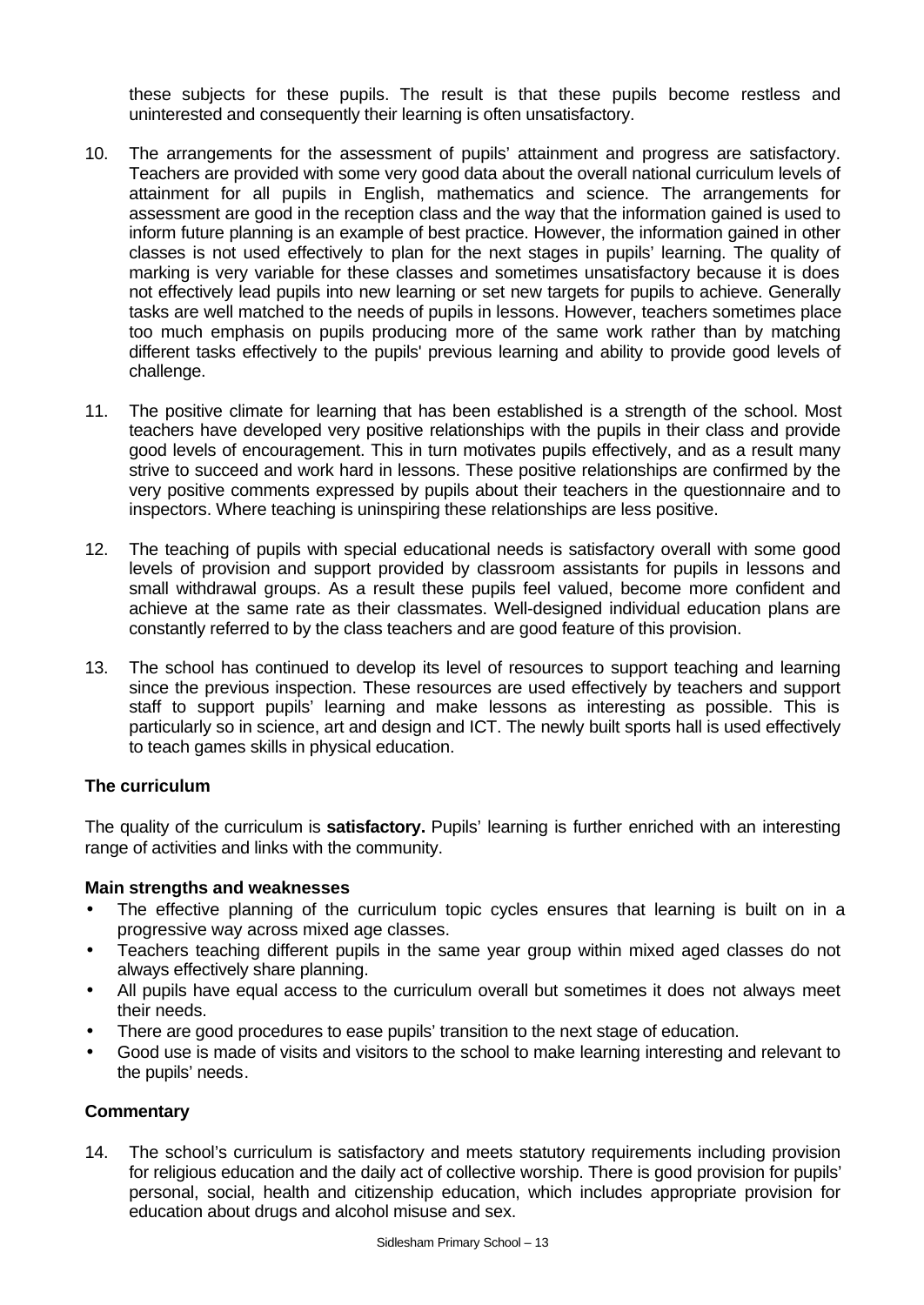- 15. Planning overall is sound and allows pupils to build on knowledge and understanding gained earlier in their school life. This is exemplified by good practice in the Foundation Stage that carries over into Year 1. This steady development of knowledge and understanding is also satisfactorily guaranteed via topic cycles that operate on a two-year cycle for younger pupils and a four-year cycle for older ones. This ensures that subjects are not unnecessarily repeated and that subjects are covered at an appropriate level. However, teachers do not plan together for the same year groups. This limits the ability of senior staff and co-ordinators to monitor the curriculum effectively and share good practice.
- 16. Overall, all pupils have equal access to all the subjects taught. However, because assessment information is not used effectively to plan for the next stages in pupils learning the curriculum doesn't always effectively meet their needs. The provision for pupils with special educational needs is satisfactory. There are effective procedures in place for identifying and supporting pupils with special educational needs. Individual education plans are well constructed by the class teachers and part-time special needs teacher and include very specific targets for these pupils. These individual education plans are stored effectively in teachers' planning files and pupils' needs are addressed through extra help in lessons or by withdrawing them for extra classes in literacy and numeracy. However, sometimes these pupils miss other subjects when they receive extra help.
- 17. The school has a good programme to prepare pupils for subsequent stages of education. Pupils from Years 5 and 6 spend time at the local secondary school, and teachers from this school meet the pupils. Consequently, pupils feel confident and secure about moving on.
- 18. A range of visits, visitors and residential trips satisfactorily enriches the curriculum. For example, Years 4, 5 and 6 pupils enjoyed a visit to HMS Warrior in Portsmouth as part of their history topic about the Victorians. The recent addition of a superb new sports hall has had a positive impact on the curriculum. Links with the wider community are satisfactory. For example, the vicar from the local church is a regular visitor and takes part in assemblies.
- 19. Accommodation and resources are satisfactory and support the pupils' learning. Classrooms are bright and attractive, with a high standard of displays celebrating pupils' work and achievement. There is no space for an ICT suite, although good use is made of the corridors to site computers and store resources. Staffing levels are satisfactory. Learning support assistants work well with staff and offer good support to pupils.

# **Care, guidance and support**

The arrangements for pupils' care, welfare and health and safety are **good** overall and support pupils' learning **satisfactorily**. The provision of support, advice and guidance based on monitoring are **sound**. The involvement of pupils in the school's work through seeking, valuing and acting on their views is **unsatisfactory**.

# **Main strengths and weaknesses**

- The pupils trust the teachers and other staff and know there is always someone to whom they can turn.
- The adults in the school are very caring and know the pupils well.
- The school provides only limited opportunities for pupils to express opinions about life in the school.
- The school has good arrangements to enable new pupils to settle in.

# **Commentary**

20. The governors are actively involved with the headteacher in touring the school to identify any potential hazards. Teachers ensure that pupils are made aware of health and safety issues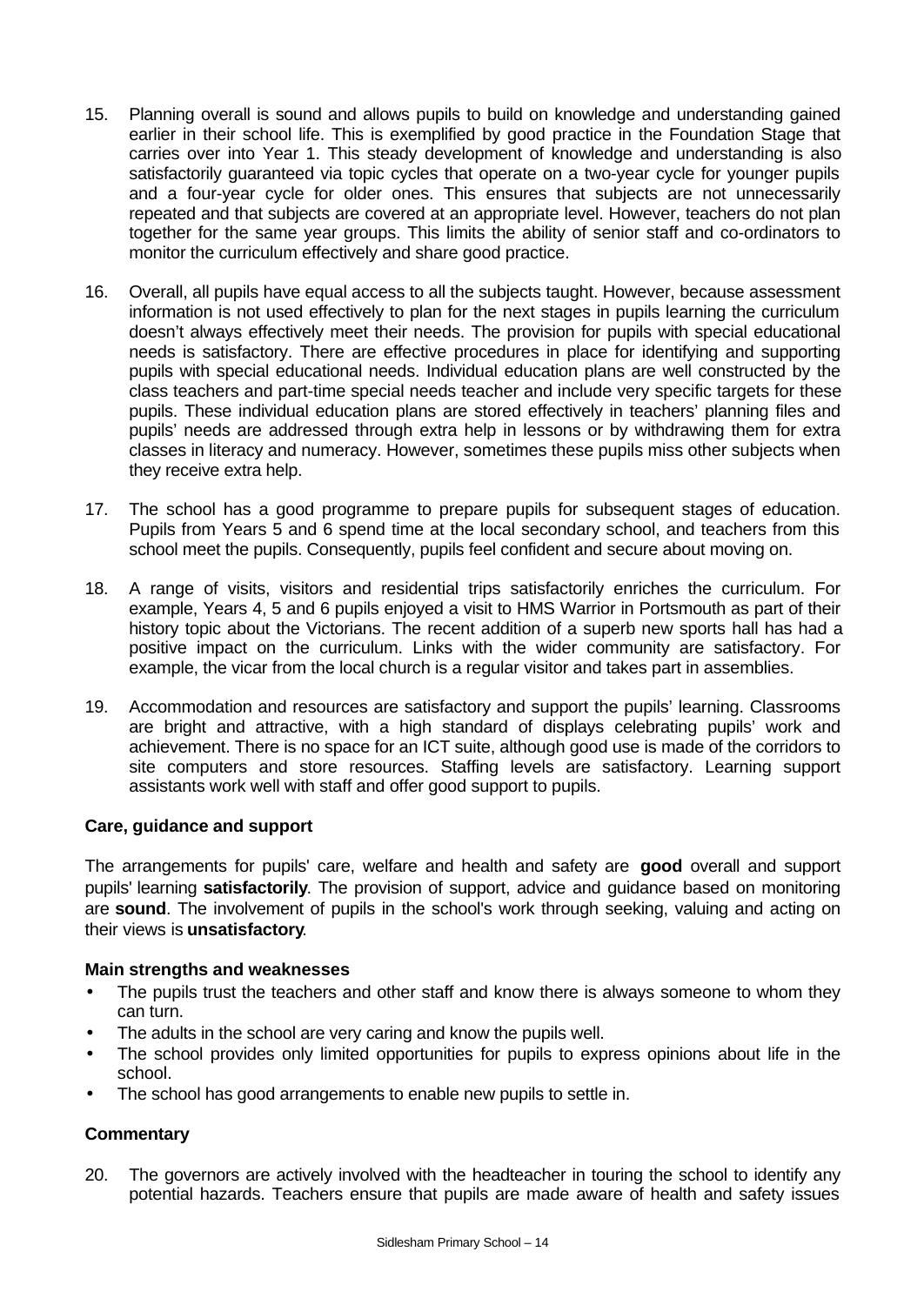during lessons such as science and design and technology. Risk assessments are carried out for visits out but not for some of the other activities that take place in school. The school intends seeking the advice of the safety officer in the local authority to ensure the overall procedures and risk assessments are satisfactory. The procedures for child protection are good. The school follows local procedures and staff have received guidance on how to deal with any concerns that may arise. The arrangements for first aid are good with several trained staff, records kept of treatment and letters for parents after minor accidents.

- 21. As at the time of the previous inspection, staff show good concern for the needs of the pupils and provide good role models to encourage development. Parents are pleased with the level of support in the school, seeing it as a caring community where staff are approachable if there are any problems. In particular, parents agreed that their children were well supported when they first come into the school either into reception or if they arrive in other years. In part, this is because of the very good links between the reception class teacher and the playgroup that uses a room in the school. The families whose children have not used the playgroup are equally welcomed and provided with a wealth of information. For children arriving in other years, the school appoints a 'buddy' to help them to settle in. Pupils consider that they are supported very well by the staff and know whom they would go to if they needed help. They like the family atmosphere and feel that they can be trusted. During Circle Time<sup>2</sup> pupils have the opportunity to talk about any problems and to discuss life in the school. However, the school has not yet set up a school council nor does it ask pupils to complete questionnaires to enable them to be fully involved in influencing what happens in the school.
- 22. The school provides satisfactory guidance to pupils to promote their personal development. The records kept by the teachers on personal qualities are informal but do enable them to build upon the strengths of the pupils. Their self-esteem is raised by the way they are praised by the staff. The teachers provide a variety of opportunities for the pupils to work in different ways to extend their social skills, for example, working in pairs, structured talking to a partner, work in groups, whole class discussions. The different tasks in the classroom and, for the older pupils, around the school encourage the pupils to act responsibly and to develop maturity. The satisfactory assessments made on pupils' academic progress enable the teachers to monitor the progress pupils are making.

# **Partnership with parents, other schools and the community**

Links with parents are **unsatisfactory**. Links with the local community are **satisfactory** and with other schools they are **good**.

#### **Main strengths and weaknesses**

- Parents are generally supportive of what the school provides.
- The school provides a limited range of information about school life and on pupils' progress.
- The parents can make only a limited contribution to their children's achievement.
- Links with the playgroup and local secondary schools enhance pupils' academic and personal development.

# **Commentary**

l

23. In their high response to the Ofsted questionnaire and at the meeting, parents showed they that they are generally pleased with what the school provides. Their children like school, the staff expect their children to work hard and they make good progress. Nevertheless, about a quarter of the parents are concerned about the information on their child's progress, homework and the extent to which the school seeks their views. The inspectors agree with those

 $<sup>2</sup>$  During Circle Time pupils discuss a wide a wide range of personal and general issues. It is agreed by all pupils that no interruptions</sup> should occur and only one person at a time will speak. Respect for other pupils' views will occur at all times and therefore pupils feel confident that they can talk with ease and free from any form of interference or interruption from other children.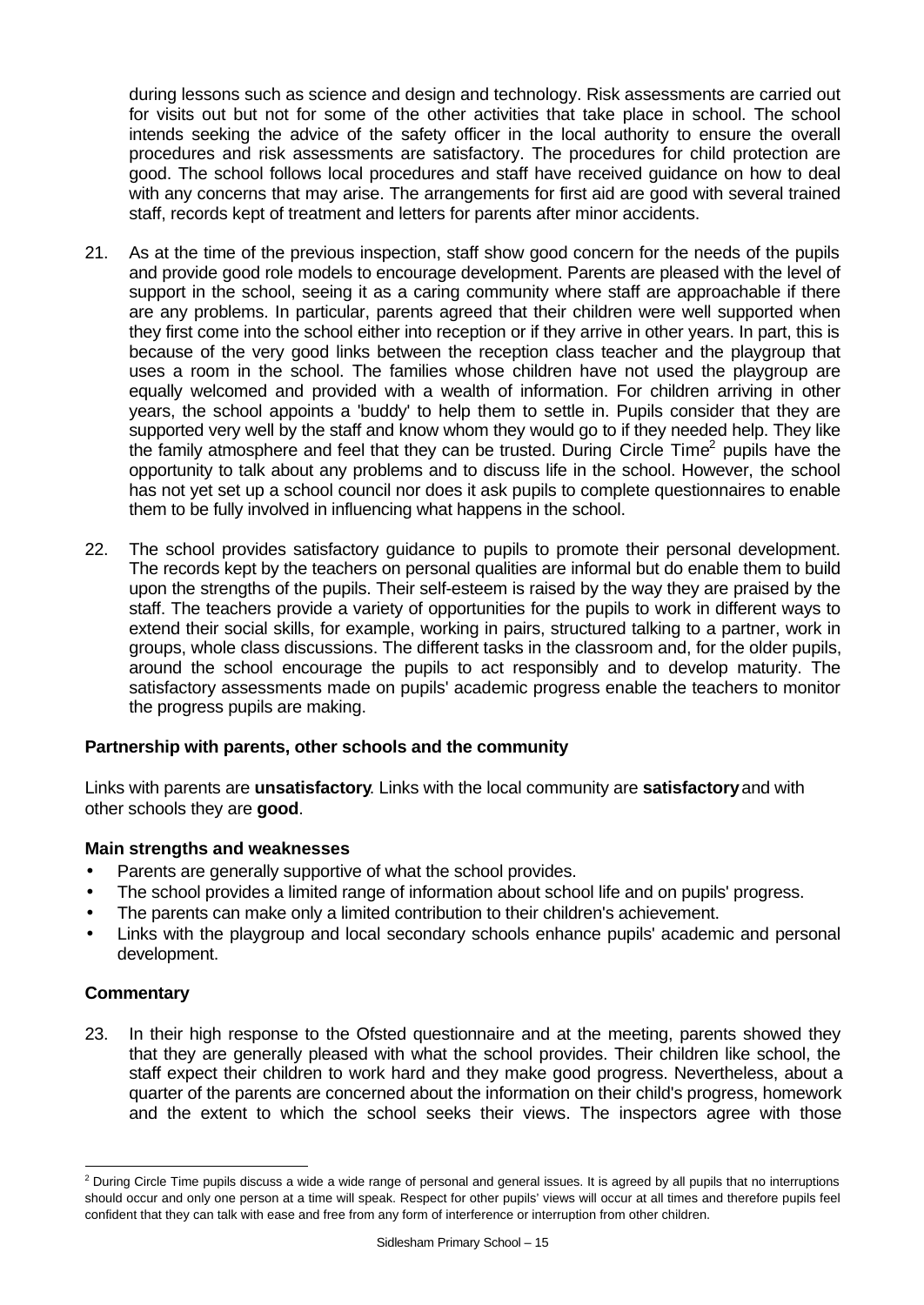concerns and conclude that the quality and availability of information about the pupils' learning and the opportunities for consultation about school improvements are limited.

- 24. The school sends home regular news and other letters about general matters and, each term, some information outlining what is to be taught in each class. However, in the mixed age classes, this is not sufficient to enable parents to understand what their child will be studying. In general little guidance is provided to parents on how they can help their children. The notable exception to this is for the parents of reception age children who receive an extensive amount of help. The prospectus contains a useful guide to the amount and type of homework that will be set, though this document is provided only to new parents. As at the time of the last inspection, this limits the extent to which parents can help their children at home. Teachers are readily available to talk to parents at the start and end of the school day. In particular, parents of the younger children are welcomed into school with their children before the start of the day. From the relaxed, informal conversations seen to take place during the inspection, it is apparent that parents are comfortable talking to the staff. The annual reports on pupils' progress in the summer term generally have a good summary of what the children know and can do in English and mathematics. For the other subjects it is often inadequate, referring mainly to attitudes and enjoyment or work covered rather than the pupil's knowledge and understanding. In addition, the reports often lack targets for what the pupils should be doing to improve.
- 25. A few parents help regularly in the classroom with more willing to help on trips out and provide support for one off activities. These include using their specialist knowledge, for example, to talk about young babies or to help with a craft lesson. Most parents come to the consultation evenings with the teachers or meet them shortly afterwards. The parent teacher association works hard to successfully organise both fund-raising and social events. However, a significant proportion of parents take their children out of school for holidays, causing some disruption to their learning. In addition, apart from one some time ago about homework, the school does not send out questionnaires to seek the views of parents.
- 26. The good links with the playgroup that uses a room in the school result in their children being familiar with the school when they eventually arrive in the reception class. Contacts at the secondary level also help to smooth the transfer of pupils at the end of Year 6. They also enhance the curriculum with, for example, Year 5 pupils using the secondary design and technology facilities and others using the sports facilities including events against other schools. A group of local schools runs joint training sessions. These provide good opportunities to share good practice. A number of governors have connections with schools and other educational providers. The links with the community extend the pupils understanding of society at large and enhance the curriculum. These include the local church, taking part in village activities, visitors with experience of safety matters and drugs, visits to smallholdings and a museum. The school is planning to develop further links by enabling pupils and groups using the sports hall to work together.

# **LEADERSHIP AND MANAGEMENT**

The leadership and management of the school are **satisfactory** overall.

#### **Main strengths and weaknesses**

- The headteacher in partnership with governors has displayed a clear sense of vision to improve the school building and opportunities for learning.
- Strategic planning is not consistent.
- The school has not established a rigorous focus on evaluating teaching and its impact on standards.
- Opportunities for staff to monitor and evaluate teaching and learning and share good practice are not firmly established.
- There are good systems in place to analyse data.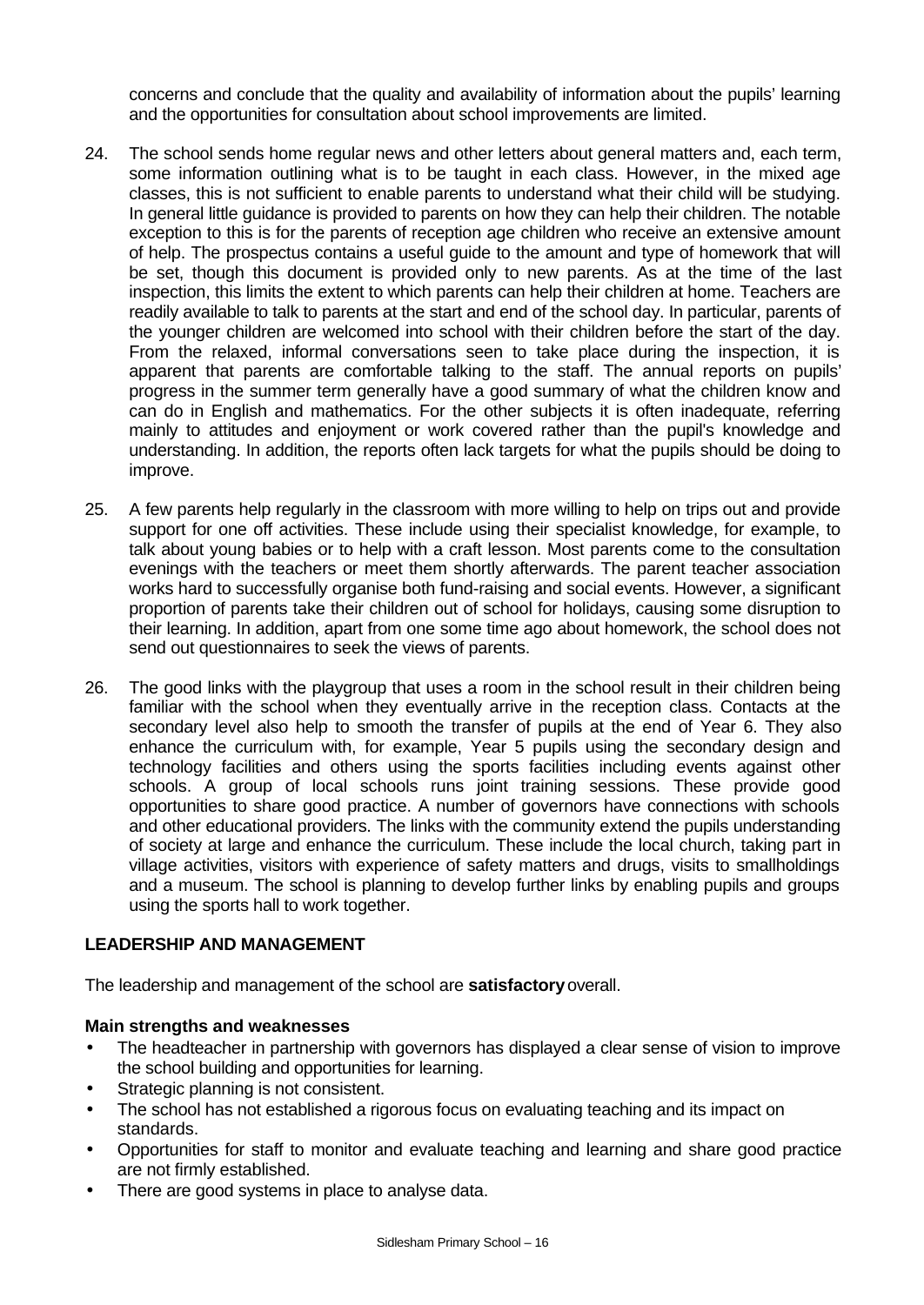- Leadership and management of the whole curriculum are not effective in raising standards across the school.
- The management of the foundation stage is good.
- Governors have insufficient information about the school to have a full understanding of its strengths and weaknesses.
- Financial management of the school is good

- 27. The headteacher provides sound leadership and management for the school. He has a good knowledge of the needs of the pupils and the local area. He works in close partnership with the governors to create a caring school community. He gives good leadership in maintaining high standards in pupils' behaviour and their positive attitudes towards learning. These are significant factors in encouraging pupils to achieve well. The school continued to be managed effectively during the recent building work, which has significantly improved facilities for both the local community and the school. The headteacher has been particularly influential in working with the governing body and the building contractors to see the building through to successful completion with minimal disruption to the pupils' education.
- 28. Systems for strategic planning are in place, but are inconsistent in use. Development plans for individual subject areas are drawn up by subject co-ordinators, and these contribute to the school development plan. However, co-ordinators are given insufficient guidance on how to compile their action plans, and do not have sufficient information about the way their subject is developed throughout the school. This is because there are few opportunities for staff to work together formally to monitor, evaluate, and share information on teaching and its impact on pupils' learning in classes other than their own. Other senior staff do not have a shared commitment to evaluate standards of teaching and learning to ensure that pupils always achieve at a standard in line with their age and ability.
- 29. The headteacher and some members of the governing body observe teaching regularly. These observations highlight areas of strength, but they do not always give teachers sufficiently clear ideas on how to address areas of weakness. There is some monitoring and analysis of pupils' work by subject co-ordinators but this is not used consistently to develop learning. The headteacher is using an increasing range of information and data effectively to track standards of attainment. However, the school has not established a sufficiently rigorous focus on evaluating teaching and its impact on achieving consistently high standards in all classes.
- 30. There are inconsistencies in the leadership and management of some subjects and this is restricting the school's ability to increase the rate of pupils' achievement. The overall management of the curriculum by senior staff other than the headteacher is unsatisfactory although the leadership of most subjects by co-ordinators is sound. This weakness is most marked in the leadership and management of mathematics where it is unsatisfactory. The numeracy strategy is not implemented effectively for the youngest junior pupils and the current organisation of teaching groups in the juniors does not fully cater for the very wide range of ability amongst the pupils in Years 4, 5 and 6.
- 31. The leadership and management and organisation of the Foundation Stage are good. The needs of these young children are effectively catered for and this is a strength of the school.
- 32. The management of special educational needs is satisfactory. The school satisfactorily uses specific funds for special educational needs pupils. The school also effectively funds the provision of an additional support teacher and classroom assistants to meet the needs of pupils who require extra help.
- 33. Governors are involved in school planning, which is increasingly focused on improving the school. The governors fulfil their statutory responsibilities well, with all required policies regularly updated. The governing body has a good range of experience and expertise and it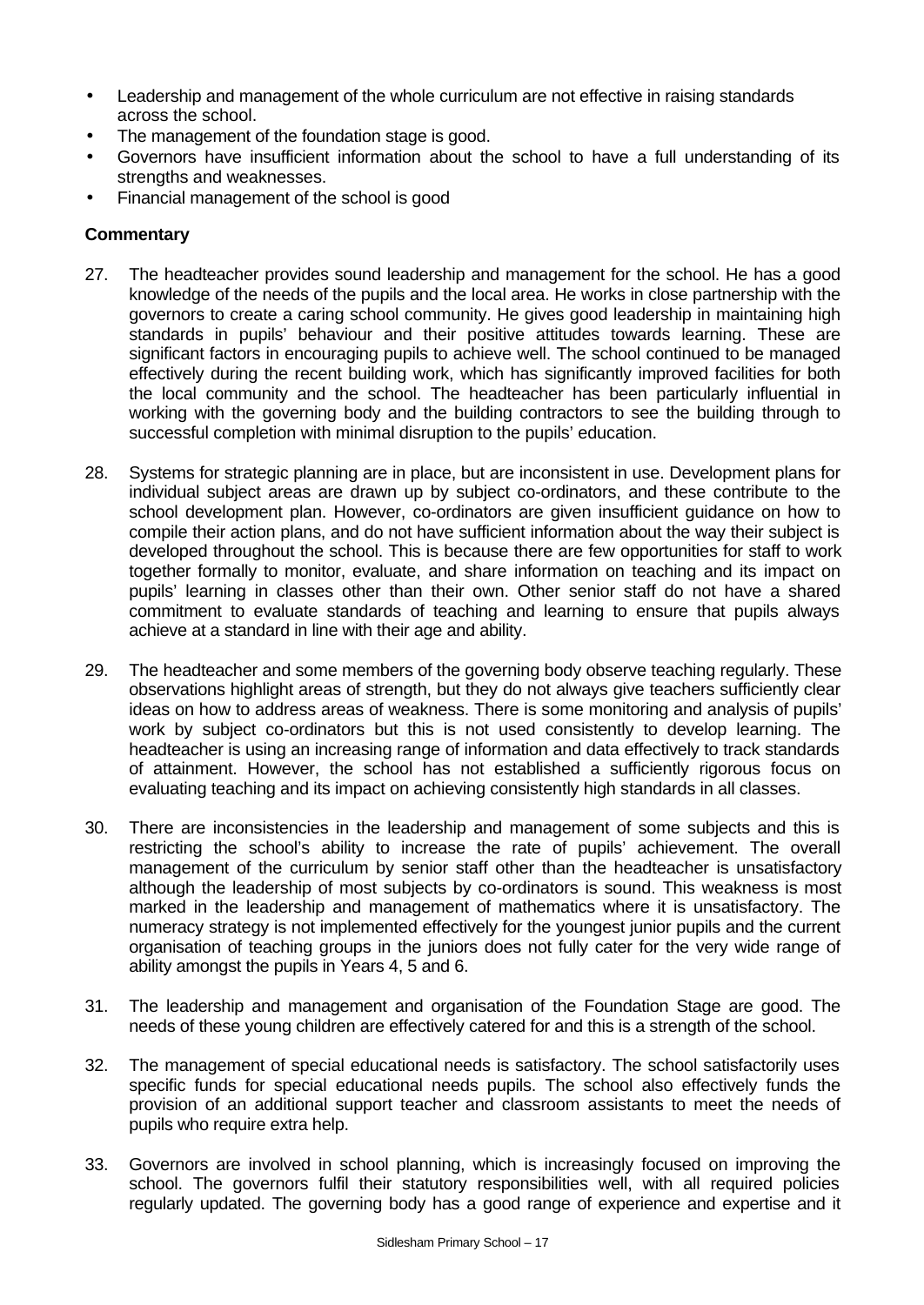uses them satisfactorily to shape the direction of the school and to question the headteacher, for instance, on budget decisions. Governors are kept well informed about developments in the school, but have insufficient information about how the school's performance compares with others to have a full understanding of its strengths and weaknesses.

34. The school has a satisfactory induction programme for newly qualified teachers, which ensures that new staff settle in quickly. Regular monitoring and discussions ensure that newly qualified staff develop their teaching skills effectively. Student teachers undertake placements at the school, and the procedures for meeting their needs are satisfactory.

#### **Financial information**

| Income and expenditure $(E)$ |         |  | Balances (£)                      |
|------------------------------|---------|--|-----------------------------------|
| Total income                 | 343,601 |  | Balance from previous year        |
| Total expenditure            | 325,579 |  | Balance carried forward to the ne |
| Expenditure/pupil            | 2.292   |  |                                   |

| Income and expenditure $(E)$ |         | Balances (£)                        |        |  |
|------------------------------|---------|-------------------------------------|--------|--|
| Total income                 | 343.601 | Balance from previous year          | 9,835  |  |
| Total expenditure            | 325,579 | Balance carried forward to the next | 18,021 |  |
| Expenditure/pupil            | 2,292   |                                     |        |  |

35. Financial management is good overall. Financial administration is efficiently carried out on a daily basis. The administrative staff provide a good level of support for the head and governors. The finance committee of the governing body apply the principles of best value when obtaining goods or services, but lack of information about how the school compares with others means that they are not fully used to inform all management decisions.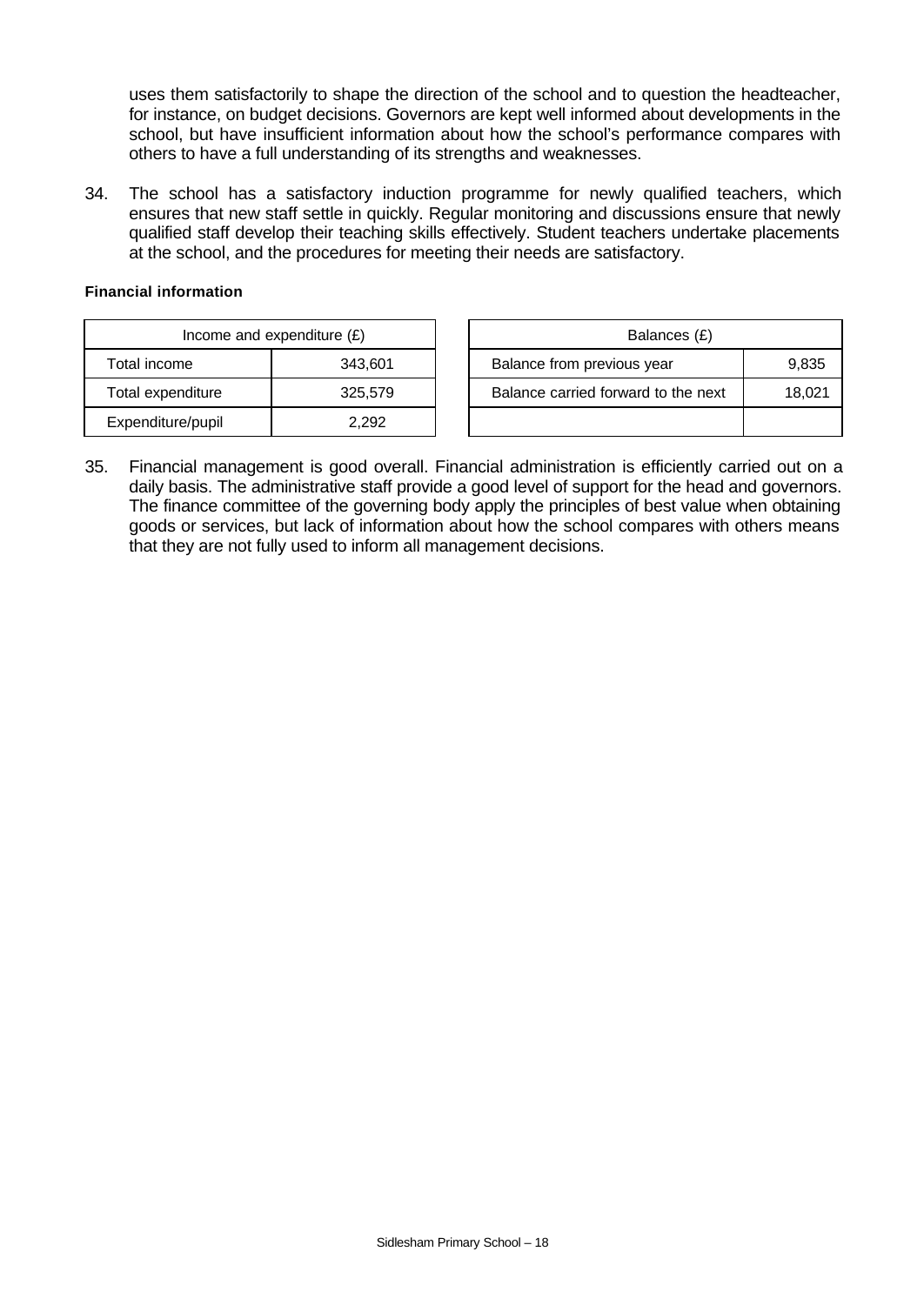# **PART C: THE QUALITY OF EDUCATION IN AREAS OF LEARNING AND SUBJECTS**

# **AREAS OF LEARNING IN THE FOUNDATION STAGE**

- 36. The arrangements for children in the Foundation Stage are **good**. Teaching is **good**, which represents an improvement since the last inspection. Across all areas of the curriculum planning is **good**, and enables all children to make good progress regardless of ability. Before starting school, many of the children attend the playgroup, which is located within the school building, and good links with this facility ease entry to the reception class. Parents are made to feel welcome in the class, which helps children feel secure in the new environment. Children make good progress in all areas of learning because the curriculum in the foundation stage promotes the Early Learning Goals successfully. An improvement in provision since the last inspection is the new outdoor play area. The area has not been used fully this year because of health and safety problems, and thus has not enhanced children's physical or social development significantly.
- 37. Most children enter the reception class with average levels of attainment, and because teaching is good they make good progress in all areas, and most exceed the Early Learning Goals in social, personal and emotional development, creative development, communication, language and literacy, and mathematical development. There is a good balance between activities directed by adults and those chosen by children, encouraging independence.

#### **Main strengths and weaknesses**

- Good teaching in the Foundation Stage ensures that children make good progress.
- Detailed daily plans and well-organised routines ensure that staff and children are always purposefully engaged in carefully structured activities that match their ability.
- Parents and carers are made to feel welcome, and the good links between the school and local pre-school provision eases entry to the reception class.
- Standards in personal, social and emotional, creative, language and literacy and mathematical development are good.
- New outdoor provision is well designed and equipped and offers good facilities for outdoor play and physical development.
- Health and safety issues have prevented the use of the outdoor area in recent months, restricting the children's physical and creative development.

# **PERSONAL, SOCIAL AND EMOTIONAL DEVELOPMENT**

Provision in personal, social and emotional development is **good**.

#### **Commentary**

38. As a result of good teaching and effective support children settle quickly into the well-structured day-to-day routines of the reception class. By the time they reach Year 1 they meet or exceed the expectations of the Early Learning Goals. Children enjoy school, and at the start of each day come in readily and settle quickly to an activity or for registration. They quickly gain confidence in moving around the classroom and the school, and take turns and share equipment. They take care of resources and tidy up after each activity, showing a good level if independence. They walk sensibly to the hall for school assembly, and concentrate and behave well in a larger group. Children show good levels of independence when changing for physical education, and all dress themselves correctly.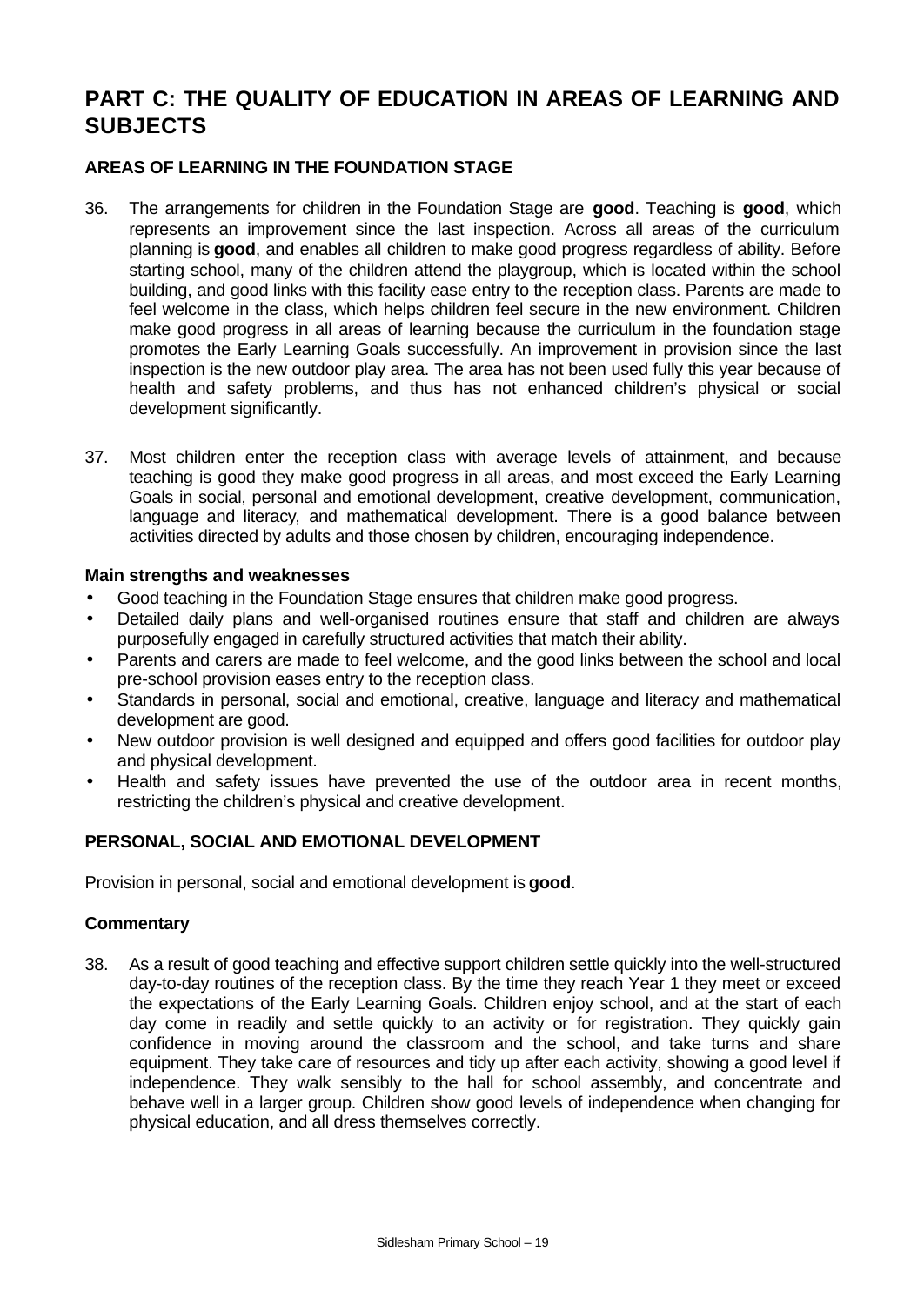# **COMMUNICATION, LANGUAGE AND LITERACY**

Provision in communication, language and literacy is **good.**

#### **Commentary**

39. Children enter the reception class with average language skills, and make good progress. They enjoy stories and quickly learn to handle books correctly. Most children quickly become established on the early stages of the school's reading scheme, and make rapid progress in learning letter sounds, using them to help to read or spell new words. The most able read their first books with confidence and evident pleasure. All children make good progress in speaking and listening because staff take every opportunity to encourage them to participate in conversations and discussions. Children's vocabulary develops well and they gain confidence in speaking with their classmates and to adults. Staff also demonstrate writing, and ensure that all children hold their pencils correctly in a range of writing, tracing and copying activities. All write their names unaided and many write short sentences with minimum support. Because of this good provision all children are on target to meet and most will exceed the expectations of the Early Learning Goals by the time they reach Year 1

#### **MATHEMATICAL DEVELOPMENT**

Provision in mathematical development is **good**.

#### **Commentary**

40. Children all make good progress in the development of numeracy skills. Building and construction activities help children develop knowledge of shape and size. Joining in with number rhymes and songs promotes children's progress with knowledge of numbers. For instance, the more able count beyond 20, recognise these numerals on a number line and write them correctly. All children correctly use mathematical language such as 'taller than' 'shorter than' and 'the smallest', and write numerals to ten. Because they make good progress most children will exceed the outcomes of the Early Learning Goals by the end of the reception year.

# **KNOWLEDGE AND UNDERSTANDING OF THE WORLD**

Provision in knowledge and understanding of the world is **good**.

#### **Commentary**

41. Children make sound progress in their knowledge and understanding of the world. They learn about their bodies and how they move and work. They show understanding of the effects of exercise, for instance, that it increases their heart beat. They are interested in a life-size skeleton and name its parts. They use computers and listening centres as a matter of routine, the more able using a mouse confidently to control movement on the computer screen. Most children are likely to meet the expectations of the Early Learning Goals by the time they reach Year 1.

# **PHYSICAL DEVELOPMENT**

Provision in physical development is **satisfactory**.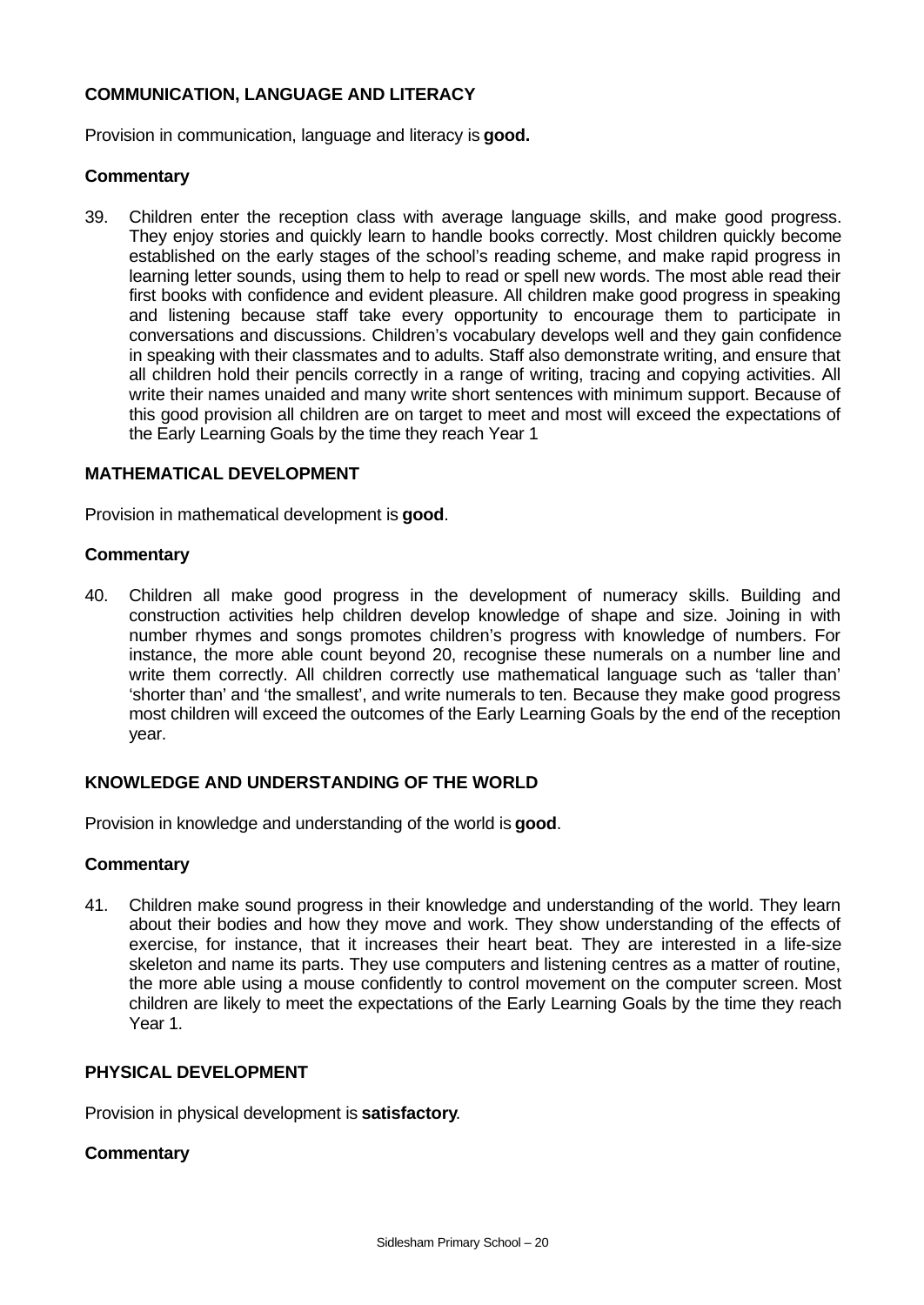42. Most children enter the reception class with average levels of co-ordination and physical development, and because provision is satisfactory they progress at the expected rate and are likely to meet the expectations of the Early Learning Goals by the time they are five. The new outdoor play area represents an improvement in provision since the last inspection, but it has not been in use recently because of health and safety concerns, so has not contributed significantly to physical development. In the hall, children run, jump and hop, showing good balance and awareness of space. In the classroom they develop cutting, colouring, and other manipulative skills, and achieve standards similar to those reported in the last inspection.

# **CREATIVE DEVELOPMENT**

Provision in creative development is **good**.

#### **Commentary**

43. Children make good progress in this area because teaching is good, and by the end of the reception class they meet or exceed the expectations of the Early Learning Goals. Children enjoy role-play in the 'hospital corner', and make appointments for a visit to the 'eye clinic'. A good range of art and craft activities include painting, printing and model making are available, and children quickly learn basic techniques and use and control materials effectively. They name colours correctly, including 'purple' and 'turquoise'. Children tunefully sing a variety of songs from memory, and show an awareness of melody, pitch and rhythm. They identify two contrasting rhythms, and rapidly switch between one and the other, showing well-developed musical skills.

# **SUBJECTS IN KEY STAGES 1 AND 2**

# **ENGLISH**

Provision in English is **satisfactory**.

#### **Main strengths and weaknesses**

- Standards in reading are above average throughout the school.
- In some classes, pupils do not achieve as much as they might.
- Marking gives pupils insufficient information about how they can improve.
- Insufficient use is made of assessment information to inform planning.
- Leadership and management of the subject are satisfactory but some aspects are underdeveloped.

- 44. Standards in English are average. They are above average for both seven and 11 year olds in reading. All pupils, including those with special educational needs, achieve satisfactorily and make steady progress during their time in the school. Improvement since the previous inspection is satisfactory overall bearing in mind the rapidly changing profile of the pupils being admitted into the school and the wide variation in overall attainment year on year. These factors have a particularly strong influence on the results gained in national tests when numbers in each year group are relatively small. In the 2003 national tests, attainment in English was above average for 11 year olds. It was average in reading and writing for seven year olds. When these results are compared with similar schools, pupils' standards are average for 11 year olds and below average for seven year olds in reading and writing. This represents an improvement on the previous two years results for the respective national tests.
- 45. Standards in reading are above average. Pupils in Year 1 read confidently and use a good range of skills when trying to read unknown words. Most Year 6 pupils read expressively and accurately. All pupils enjoy reading as a result of the schools' recent initiative to develop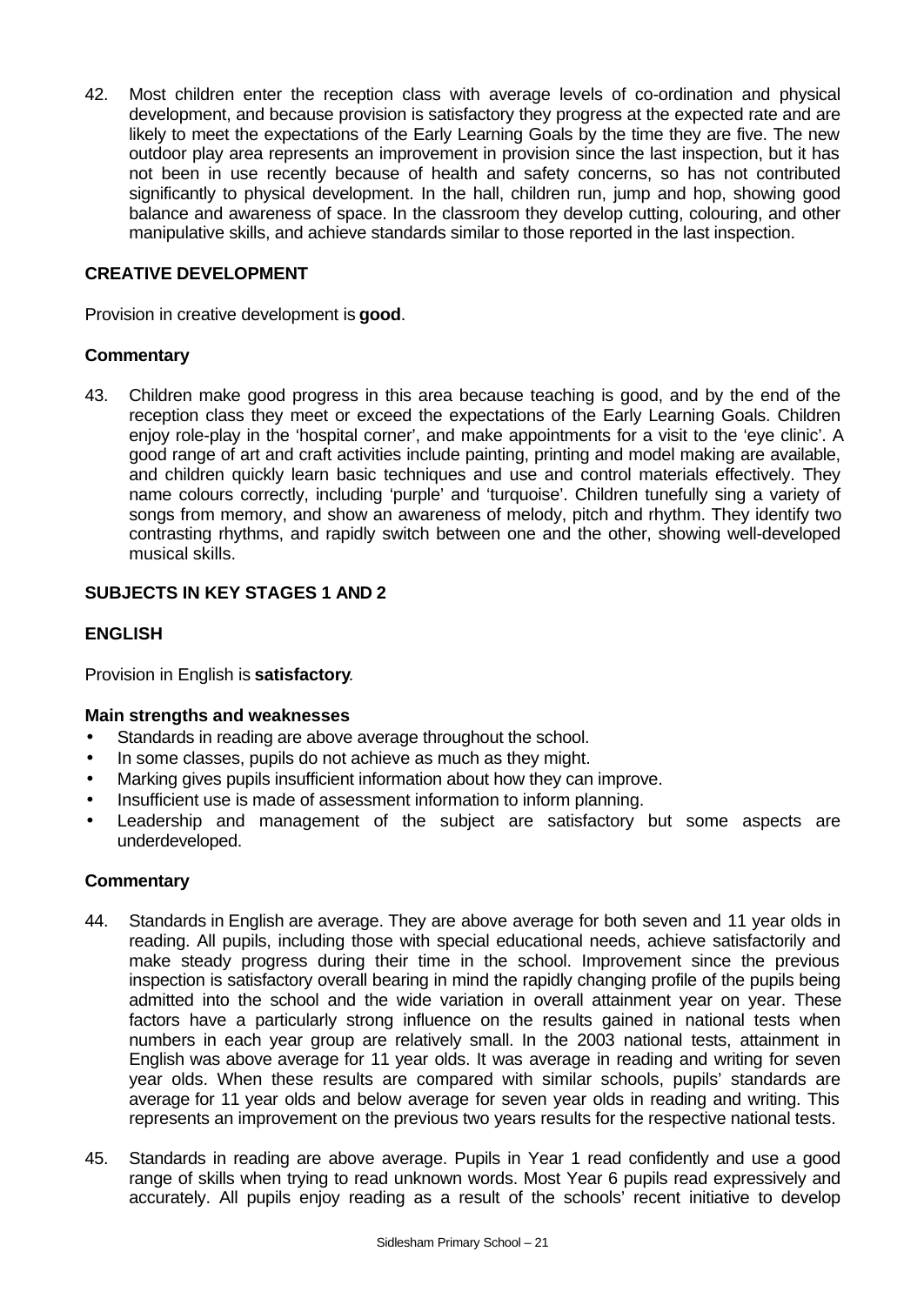positive attitudes amongst the pupils towards this activity. Non-fiction texts are read with good levels of comprehension but the pupils' skills in using library facilities are weak. Although older pupils are aware of the classification system used in most libraries, they have little or no experience of using it or of using computer searches to locate specific information.

- 46. Standards in writing are average by the end of Year 6. Pupils write effectively in a range of styles. They use interesting vocabulary in creative writing and understand the features of persuasive and discursive writing styles. Standards in spelling and punctuation are at average levels. Handwriting is average but presentation is good. This is because the staff both set and maintain high standards for the display of pupils' work around the school.
- 47. Planning for mixed age classes is satisfactory with some good examples of plans in the younger age classes. Teachers' daily lesson plans are detailed with good references made to pupils' individual education plans. However, teachers do not always match work well to pupils' individual needs, which means that sometimes these pupils do not always make as much progress as they could.
- 48. The quality of teaching and learning is satisfactory overall. In classes for the youngest infants and older juniors, teachers have created a good learning ethos in which pupils are keen to succeed. In these lessons, teaching proceeds at a lively pace, pupils recognise the relevance of what they are asked to do and teachers have high expectations. In the small number of lessons observed for pupils at the beginning of the juniors the teaching is dull and mundane. The literacy hour is not effectively implemented for pupils in this class and in one lesson observed the teaching was unsatisfactory.
- 49. The quality and use of assessment information to inform planning is not satisfactory. Teachers mark pupils' work regularly, but they do not take the opportunity to indicate what steps each pupil needs to take to improve their writing. There is no evidence to suggest that teachers systematically use information gained from marking the pupils' work to help them plan work that would help pupils to move on. In most lessons all pupils are given the same tasks. Although there are suitable mechanisms to assess the levels pupils have reached, this information is insufficiently used to vary the programme for individual pupils. Those with lower levels of attainment usually receive good support from the extra adults in the classroom, but their work is not broken down into the small progressive steps they need to achieve success. Teachers record what they expect pupils to learn from each lesson, but these objectives tend not to indicate the precise levels pupils should reach.
- 50. There is a systematic approach to the monitoring of teaching and learning. The headteacher regularly scrutinises pupils' work, observes lessons and examines teachers' plans. There are good mechanisms in place for the collection and analysis of data for each pupil and information technology is used well to support this. In addition, good examples of data collection about pupil performance were seen in individual classes.
- 51. The co-ordinator leads the subject satisfactorily and some aspects of her leadership are good. For example, she is keen to improve standards in the subject and has implemented several improvement strategies. However, management of the subject is not good. This is because her role in monitoring the teaching and learning is not well developed. She examines planning and written work but has no opportunity to observe teaching or to spread her own good practice throughout the school by teaching alongside her colleagues. She is aware that the better use of assessment information to set more specific and measurable targets for pupils is an area for development. Strategic planning is limited. There is an action plan in place that contains details of where improvements in English are required. However, the success criteria are not tightly defined and therefore it is difficult to measure whether initiatives have been successful.

# **Language and literacy across the curriculum**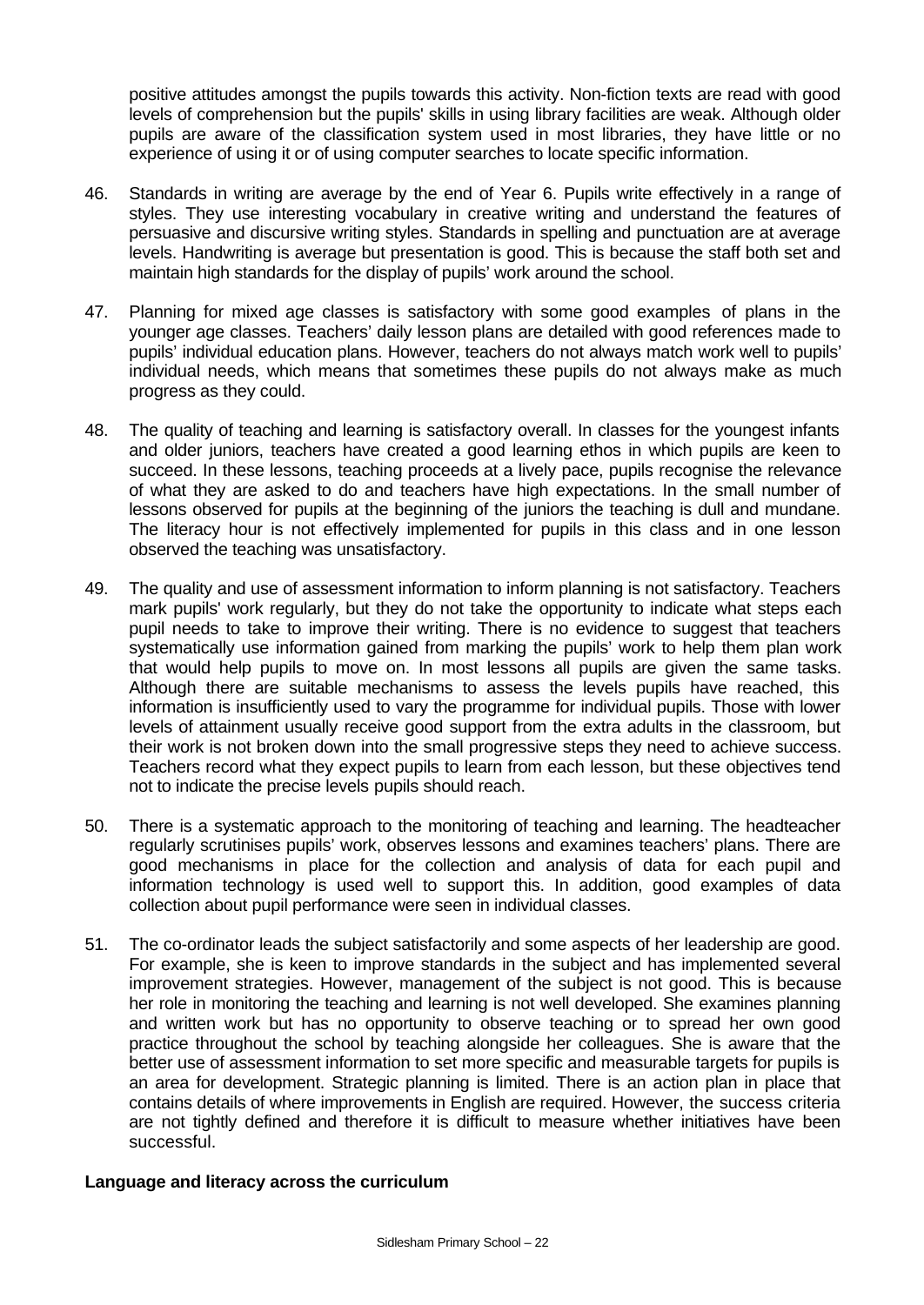52. Good use is made of language and literacy across the curriculum. Links between subjects are used effectively to increase the relevance of pupils' work. For example, a mother and baby visiting to talk about the Christening ceremony provided a good stimulus for subsequent writing about it in the religious education lesson. Work undertaken in other subjects often provides the context for work in literacy lessons For example, Year 6 pupils' knowledge gained in history lessons about the Victorians was used very effectively to enhance their diary writing about a day in the life as a Victorian.

# **MATHEMATICS**

Provision is **satisfactory** overall.

#### **Main strengths and weaknesses**

- Overall, pupils are making good progress in their number work.
- Overall standards have fluctuated since the previous inspection.
- Leadership and management of the subject are unsatisfactory.
- The quality of teaching is satisfactory overall but the national numeracy strategy is not implemented consistently in all classes.
- Assessment information is not being used well to group junior pupils into effective teaching groups.

- 53. The overall rate of achievement for all pupils, including those with special educational needs, is satisfactory across the school. Inspection findings confirm that overall standards are average for seven and 11 year olds. Standards are above average in number work by the end of the juniors because most teachers place a strong emphasis on the teaching of these skills effectively at the start of their lessons. This was observed in several lessons both for infant and junior pupils. In these lessons teachers led mental arithmetic sessions at the start of lessons with confidence and at a brisk pace. Questions were used effectively to challenge pupils with differing levels of ability and good levels of support were provided during the main part of the lessons to individuals or groups of pupils.
- 54. At the time of the previous inspection the standards of 11 year olds were judged to be well above average. Since then there have been considerable fluctuations in the standards attained in the national tests. Equivalent results were obtained to the previous inspection findings in 2000 but these national comparisons have varied since then. This is mainly due to the rapidly changing profile of the pupils being admitted into the school and the wide variation in overall attainment year on year. These factors have a particularly strong influence on the results gained in national tests when numbers in each year group are relatively small. When the 2003 results are compared with schools with similar numbers of free school meals the standards are well below average for 11 year olds. A review of data held by the school confirms that this particular year group contained a larger proportion of pupils with learning difficulties.
- 55. During 2002 and 2003 the school placed a strong emphasis on improving the quality of teaching and learning in mathematics. This is confirmed by a detailed action plan initiated by the previous co-ordinator, the overall level of improvement to the teaching of mathematics during this period and a good emphasis on raising standards. Inspection findings indicate that this level of improvement has not been sustained during the current academic year by the new co-ordinator and leadership and management of the subject are unsatisfactory overall. This is because of a lack of rigour to the monitoring of teaching and learning. For instance, there are inconsistencies in the allocation of extra support to pupils in Year 6. Although the teaching of a small group of these pupils in a dedicated teaching area by a part-time teacher is good there is no evidence that this is co-ordinated with the teaching of mathematics to their classmates by their respective class teacher. As a result, staff resources are not being used to best effect and considerable differences exist in the allocation of teaching time in mathematics for both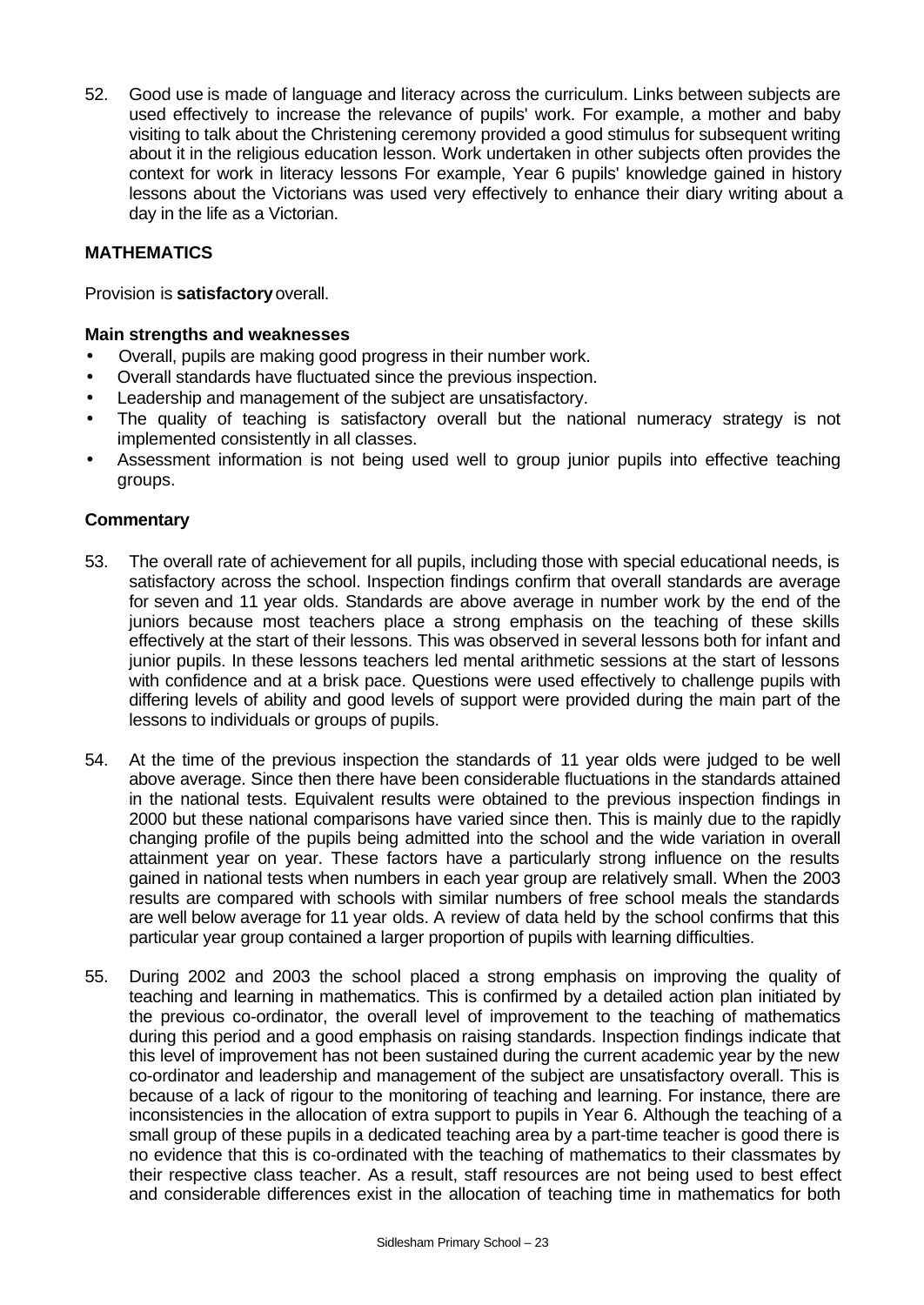these groups of pupils. This had not been noted by the subject co-ordinator in her capacity as deputy.

- 56. The quality of teaching and is satisfactory overall. The national numeracy strategy is being implemented effectively in many classes within the school and evidenced through the good teaching of pupils at the start of the infants and for classes of pupils in Year 4, 5 and 6. Resources such as number cards, games and whiteboards were used effectively in these classes to stimulate and motivate pupils of all abilities. This results in some good achievement in number work for these pupils. However, the core components of the strategy are not being implemented effectively in the subject co-ordinators class of pupils in Year 2 and 3. A different approach is being used to teach these pupils and their widely varying abilities are not being fully catered for. This is a significant weakness within the subject and is not providing a good role model for other members of staff.
- 57. Teachers use satisfactory procedures for recording the individual progress of pupils against the learning objectives identified within the national strategy. The headteacher monitors the individual progress of all pupils very effectively and provides detailed analysis of these results to teachers and governors. Overall, teachers use this information to satisfactorily group the pupils in their class according to their ability. However, this information is not being used effectively to group junior pupils into effective teaching groups. Consequently teaching groups within these mixed aged classes often cover too wide an ability range. Planning between junior classes is not co-ordinated effectively and teaching resources are not being used efficiently to further raise standards. These important factors are militating against pupil achievement and limiting the school's ability to raise standards further.

# **Mathematics across the curriculum**

58. Opportunities for the development of mathematical skills are satisfactorily incorporated into the teaching of other subjects. This includes some good data handling in ICT that is integrated into the teaching of science. Pupils are also encouraged to develop their skills of measurement in science and geography. All of these extra opportunities for practising number work effectively support the pupils' achievements in mathematics.

# **SCIENCE**

There is **good** provision in science.

# **Main strengths and weaknesses**

- The standard of pupils' work by the end of Year 6 is good.
- Teachers give clear explanations and demonstrations.
- The focus on practical and investigational activities promotes pupils' scientific and social skills.
- Lesson planning is clear and thorough and provides a good level of challenge for more able pupils.
- The good links between science, mathematics and ICT help pupils record what they know.
- Homework is well used to supplement learning.
- Pupils are well managed and there are high expectations of their behaviour.

#### **Commentary**

59. In the infant classes standards in science overall are average. Pupils build upon the good provision for practical work and make good progress. By the age of 11, standards are above those expected nationally. Inspection evidence indicates that pupils in the current Year 6 who are capable of reaching Level 5 are given suitable work and a good level of support to achieve it. Good provision for those of lower ability includes carefully structured activities and designated support from the classroom assistant.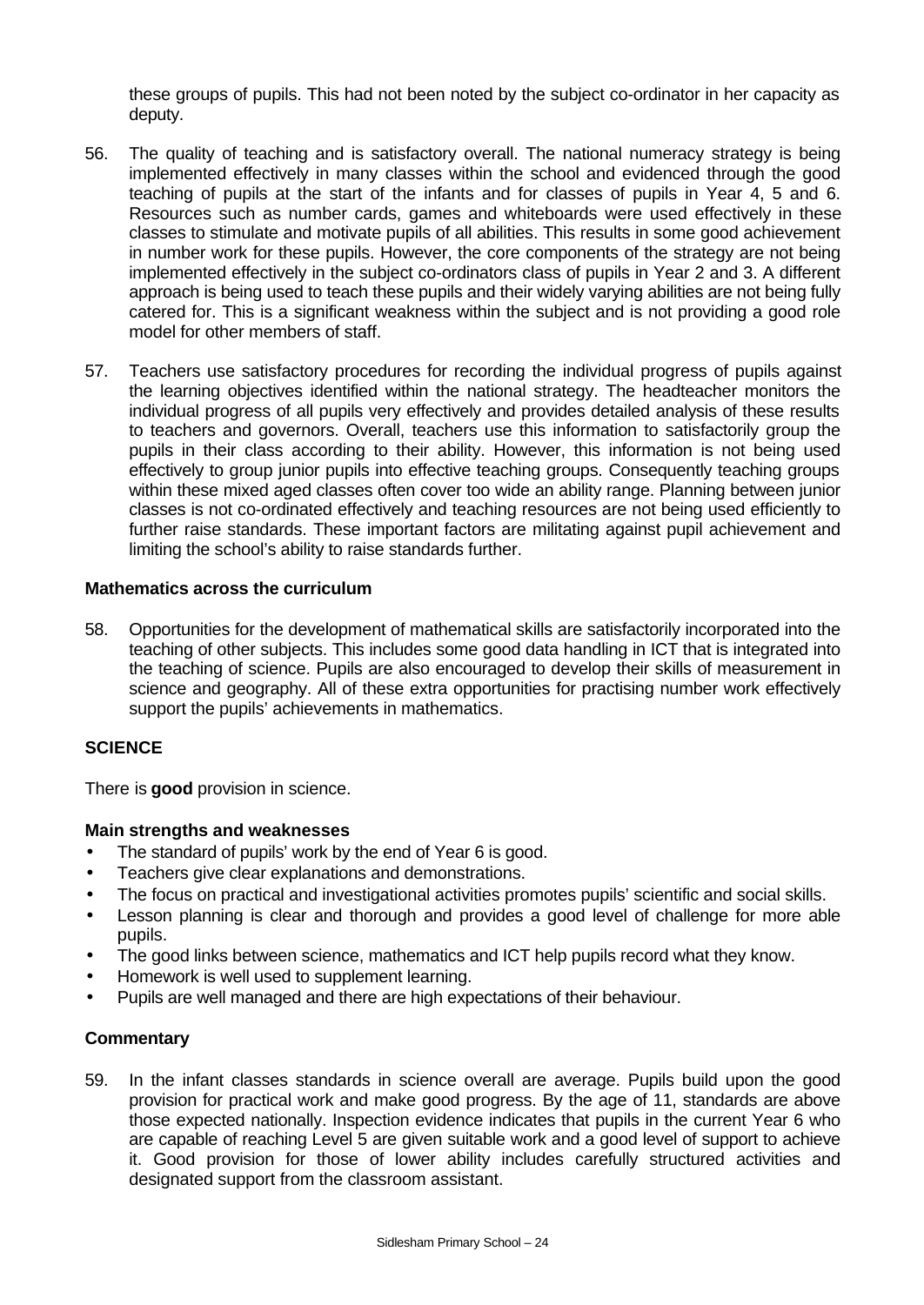- 60. Teaching is good overall. Planning is good, and is based on national guidelines. Teachers prepare and resource their lessons well, and ensure that pupils fully understand material already covered and are clear about new information and how to proceed with their investigations. The use of practical and investigative approaches enables pupils to exchange ideas and begin to solve problems. For instance, in a Year 5 lesson pupils work together to discover and compare proportions of different food groups present in packaged meals, and make tables of their results. Pupils show good levels of knowledge about how scientific principles relate to their own lives. For example, Year 6 pupils show very good understanding of the way in which forces influence everyday activities, such as swimming, cycling or casting a fishing line. Teachers have high expectations of behaviour, and pupils work together and cooperate well during lessons. They handle resources and equipment with care, tidying up independently when an investigation is completed.
- 61. Pupils are encouraged to record their work in a variety of ways, including graphs, charts and diagrams. Printed frameworks help those with less well-developed literacy skills to record what they know and have found out. ICT is used well to record and analyse data and to make graphical representations. Homework, which is regularly set, reinforces work undertaken in lessons. Pupils use the Internet to research topics and take pride in presenting the teacher with new information.
- 62. The subject co-ordinator is in the process of auditing and re-organising resources for teaching, and is completing a portfolio of examples of work at a range of levels for each topic to effectively support the assessment of science. She has attended several training courses since taking over responsibility for the subject last year. Opportunities to monitor pupils' work or support colleagues have been limited. Overall, the leadership of science is satisfactory.

# **INFORMATION AND COMMUNICATION TECHNOLOGY**

Provision in information and communication technology (ICT) is **good.**

#### **Main strengths and weaknesses**

- The rate of pupils' achievement is good overall.
- Teachers plan a wide range of learning activities in other subjects as a means of developing pupils' skills in ICT.
- There are no procedures for effectively assessing the progress pupils make across the school.

- 63. Levels of achievement are good and pupils' standards are above average by the age of 11 despite the limitations posed by the building, which make it difficult to teach skills to a whole class in a designated suite. These above average standards have been maintained since the previous inspection. All pupils display very positive attitudes to learning and co-operate very well with a partner at the computers. Pupils are very keen to display their work that is stored on the school's intranet. For instance, more able pupils in Year 6 can discuss at length how they made a delightful multi-media video sequence as a record of their recent trip to Portsmouth. These and other Year 6 pupils have further extended their competence in ICT through the creation of their own website pages, some of which were included in locally organised competition. Submissions to this competition in previous years have resulted in the award of first prize. These good standards have been maintained since the previous inspection.
- 64. There were limited opportunities to observe the teaching of ICT skills during the inspection and no overall judgement on the quality of teaching can be made. A review of teachers planning however confirms that a wide range of learning activities are planned to develop the pupils' skills in ICT. This is particularly so through the teaching of other subjects. For instance, pupils in Year 2 are provided with opportunities to develop their keyboard skills when they type sentences and simple poems on the word processor. Pupils in Year 6 are taught how to use a database as part of their studies on various food groups. These pupils effectively enter data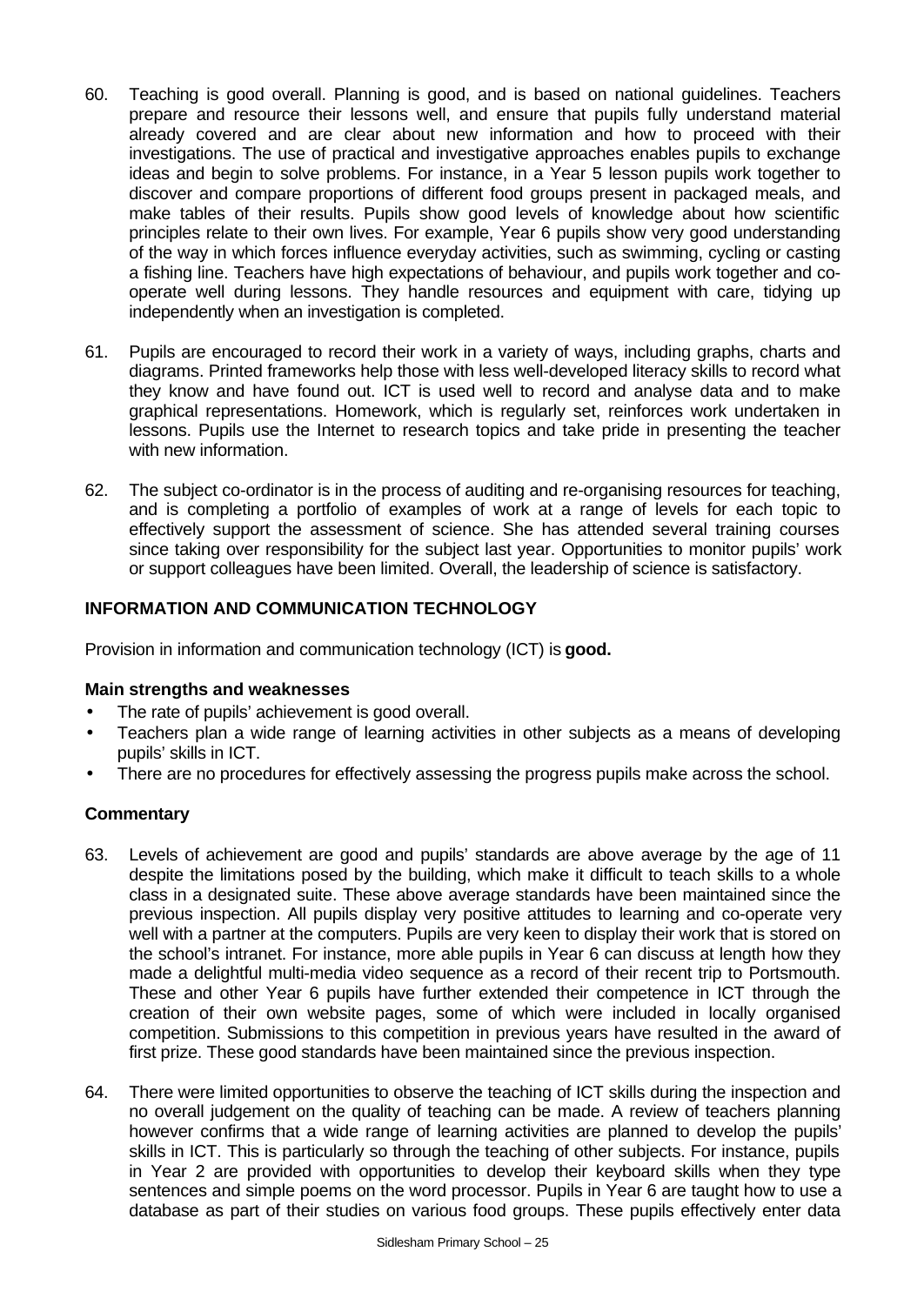into the spreadsheet in readiness for interrogation and presentation of their findings in graphic form.

- 65. Extra learning opportunities are provided by the headteacher who teaches small groups of older junior pupils in a wide range of more complex skills. He provides satisfactory leadership and management of the subject overall and has ensured that a detailed and effective long-term plan until 2006 is in place. This includes the further development of more mobile resources in order that classes of pupils can be taught ICT skills more effectively in the future.
- 66. Although pupils' work is stored efficiently on the school's intranet for ease of storage and retrieval there are no procedures for effectively assessing the progress pupils make across the school. This limits the ability of the teachers to carefully match the activities to the ability of pupils.

#### **Information and communication technology across the curriculum**

67. Despite organisational difficulties, teachers make good use of ICT to support teaching and learning. Good links are made with other subjects such as English, mathematics, science and art and design. The Internet is used effectively to encourage pupils to undertake research in history projects and other related activities. Pupils are also provided with good opportunities to use their numeracy skills through data-handling activities. Older junior pupils are encouraged to use a computer at home in order to complete homework tasks and undertake simple research.

# **HUMANITIES**

68. In humanities, work was sampled in history, geography and religious education. Only one lesson could be observed in religious education. It is therefore not possible to judge the overall quality of provision in these subjects.

#### **Geography and history**

69. Discussions with pupils and examples of their work suggest that a good range of work has been covered at a satisfactory level of challenge. Good attention has been paid to satisfactory skill development and the work displayed is imaginatively presented. This would indicate that standards in history and geography meet expectations across the school and teachers' planning shows that statutory requirements are met.

#### **Religious education**

70. In religious education, work was sampled, with only one lesson seen. It is therefore not possible to judge the overall quality of provision in this subject. Discussions with pupils and examples of their work suggest that a satisfactory range of work has been covered. This however confirms that standards in the subject meet the expectations of the locally agreed syllabus across the school and teachers' planning shows that statutory requirements are met.

# **CREATIVE, AESTHETIC, PRACTICAL AND PHYSICAL SUBJECTS**

71. Work in design and technology and physical education was not inspected in depth. Only two lessons were observed in physical education and none in design and technology. Therefore no judgement on overall provision can be made in these subjects. Evidence on standards has been gained through the review of teachers' planning, scrutiny of pupils' work and discussions with pupils in Year 6. Sufficient evidence could be gathered in art and design and music and therefore judgements about provision and standards can be made in these subjects.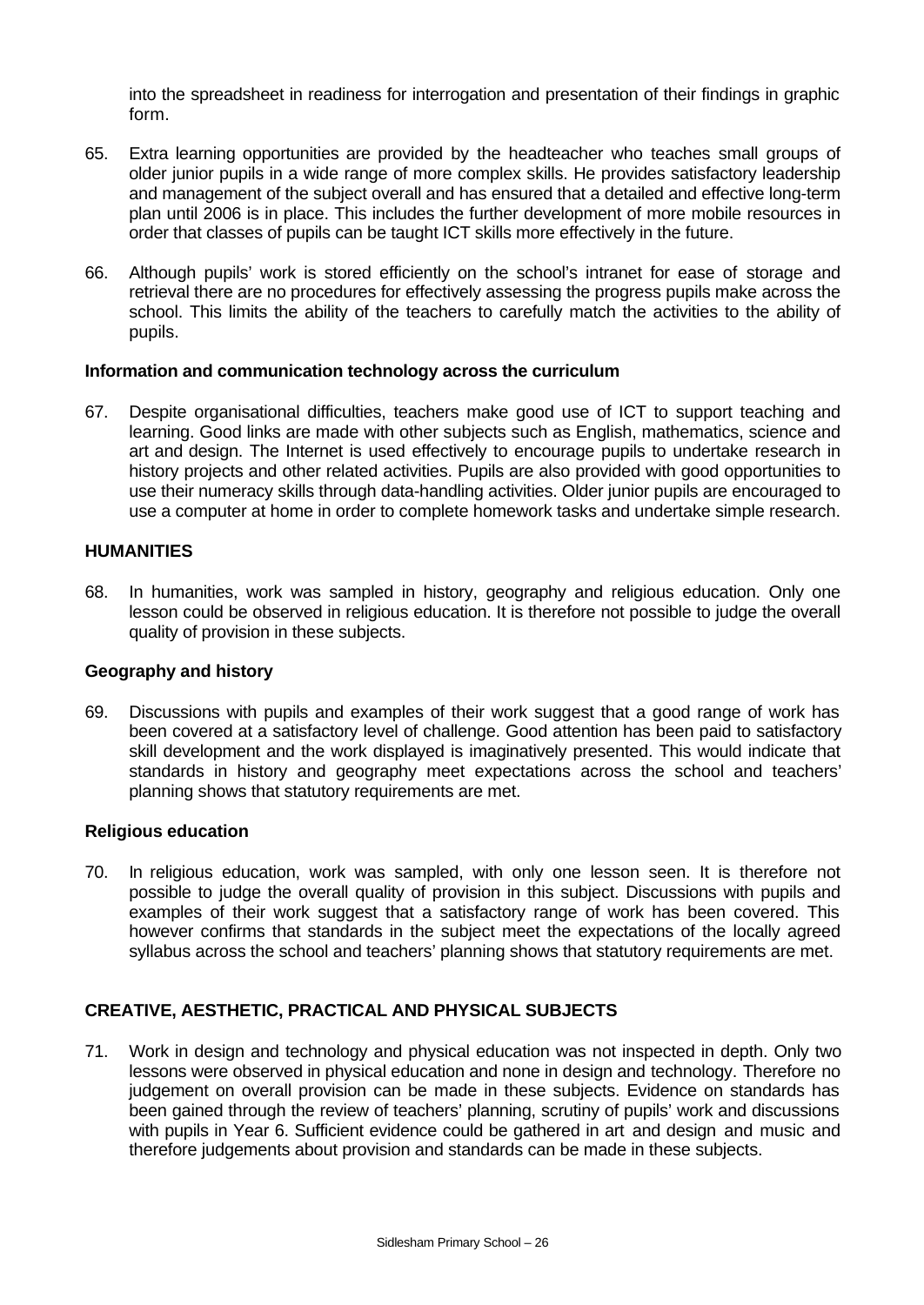# **Art and design**

Provision in art and design is **good** and standards are **above average.**

#### **Main strengths and weaknesses**

- Teaching helps pupils to develop techniques and skills to improve their competence.
- Pupils who are gifted in art are given suitably challenging activities to further develop their skills.
- Pupils are encouraged to be independent in selecting the appropriate materials to make their pictures.
- Pupils evaluate their own and others' art well.
- The work of established artists is satisfactorily used as a starting point for pupils' own art.
- There is limited evidence of the study of art from other cultures.

#### **Commentary**

- 72. Standards at the end of Year 2 and Year 6 are good when compared with those seen nationally. This represents an improvement since the last inspection, when standards were in line with expectations. Pupils with special educational needs and those of very high ability achieve well because tasks are modified according to their needs.
- 73. The school provides a well-balanced curriculum that covers all the elements of the national curriculum for art. Planning for teaching is good, and pupils have a range of experience including study of the work of established artists, such as the French Impressionists. Pupils in Year 4 and 5 produced some high quality watercolour paintings in the Impressionists' style after studying and evaluating their work. Teaching is good overall. Pupils are encouraged to make their own choices and to investigate a variety of materials and processes from an early stage. For instance Year 1 and 2 pupils decide which papers and techniques to use, and thus learn to select the best way to achieve the effect they want. There is direct teaching of skills and techniques, for example, in a very good lesson for a class of Year 4 and 5 pupils. In this lesson the pupils were expertly shown how to proportion the features on a portrait effectively and as a result produced work of good quality, which they were proud of.
- 74. Pupils evaluate their work thoughtfully, and offer supportive comments about their classmates' pieces. Careful questioning by the teacher helps them to express what they want to say and enhances their critical vocabulary. This supports speaking and listening skills well.
- 75. Resources for art are satisfactory, and the subject is soundly led. A range of examples of the work of established artists is available but the art of other cultures is not used extensively. This limits the contribution of art to pupils' social and cultural development.

# **Design and technology**

Standards in design and technology are **average**.

#### **Main strengths and weakness**

- Planning for design and technology enables good links to be made with other subjects, such as science, information and communications technology, history and art and design.
- Pupils show good skills of evaluation.
- Design and technology is not taught every week, which restricts the development of making and construction skills.

#### **Commentary**

76. In the previous inspection the provision for design and technology was found to be unsatisfactory. Although it was not possible to observe any lessons, pupils' work, photographs, plans and discussions indicate that work in this area is now satisfactory. This is a good level of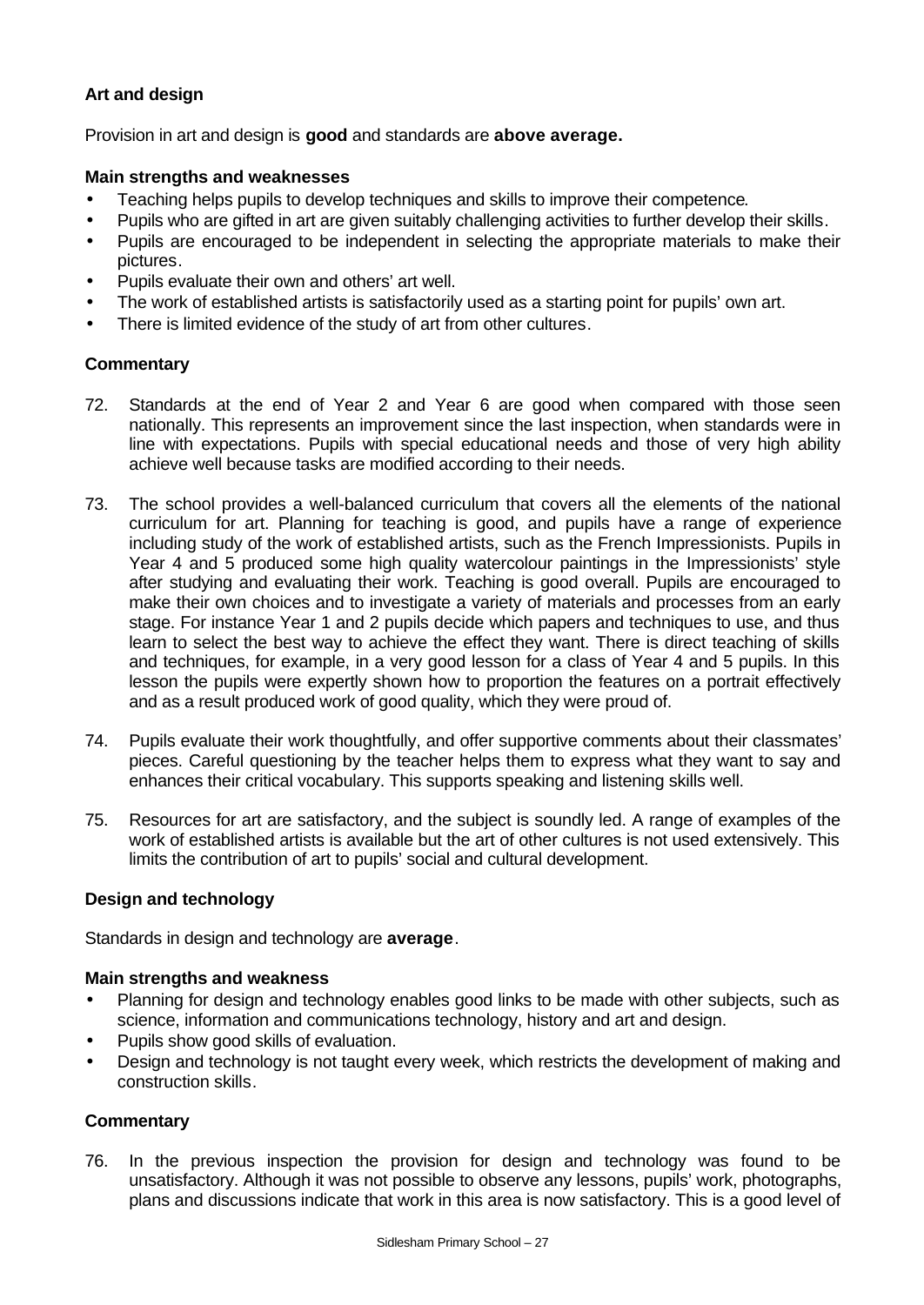improvement. Pupils in both infant and junior classes show designing skills that are at the expected levels. In Year 2, pupils design and make carrier bags, reinforcing the handles for extra strength, after evaluation. Year 6 pupils draw plans to make model cars, modify them and build the cars, which then take part in a race. Good written evaluations of the designs include thoughtful suggestions about how to improve both performance and appearance of the vehicles.

77. Planning for teaching is based on national guidelines, and is organised so that useful links can be made with other curriculum subjects. For instance, the making of Tudor banners from canvas, wool and felt helps to develop both designing and sewing skills and knowledge and understanding of the Tudor period, which was being studied in history lessons. The organisation of the curriculum means that design and technology alternates with other subjects, and disappears from the timetable for part of the year. This restricts the consistent development of the practical skills of making and constructing.

# **MUSIC**

Provision in music is **satisfactory**. Standards are **average** for seven and 11 year olds.

# **Main strengths and weaknesses**

- Pupils' singing is tuneful and enthusiastic.
- Music makes a positive contribution to the social, spiritual and cultural development of pupils.
- Music promotes good development of pupils' listening skills.
- There is limited use of percussion instruments.

#### **Commentary**

- 78. The satisfactory standards reported in the last inspection have been maintained. All pupils have a music lesson each week, and thorough planning ensures full coverage of the National Curriculum. Pupils in Years 2 and 6 achieve at the expected levels in all aspects of music, and show positive attitudes to the subject. Pupils sing well in both music lessons and in assemblies, because teachers communicate effectively the feelings of pleasure and satisfaction that singing can generate. Music played in assemblies extends pupils' knowledge of composers and their works, including the music of other times and cultures.
- 79. In lessons, listening skills are promoted as well as music-making skills. For instance, in a Year 2 lesson, pupils listen to a range of pieces, and discuss what mood each suggests. Pupils offer 'frightening', 'lively' 'sad' and 'cheerful' in response to the music, giving thoughtful examples of situations they are reminded of, such as 'skipping around outside on a nice day' and 'feeling upset when my hamster died'. Good listening skills are also demonstrated as Year 1 pupils listen to and copy a complicated rhythm by clapping in unison. Cries of 'Wow! We did it!' showed their delight at this achievement.
- 80. Older pupils have the opportunity to learn to play the recorder and the violin. Performing together in groups, for instance, in assembly, successfully promotes social development. The use of percussion instruments in both lessons and in assemblies is limited, restricting opportunities for further development of pitch and rhythm.

#### **PHYSICAL EDUCATION**

81. It was only possible to observe two lessons for pupils in Year 5 and 6 during the inspection, one in dance and the other in games. Both of these lessons were effectively taught and confirm that standards are average overall for pupils of this age. Pupils are making satisfactory gains in their achievement of physical skills in a range of activities and sports consistent with the National Curriculum programmes of study. All pupils observed displayed good attitudes towards their learning and co-operated effectively with a partner or in a small group to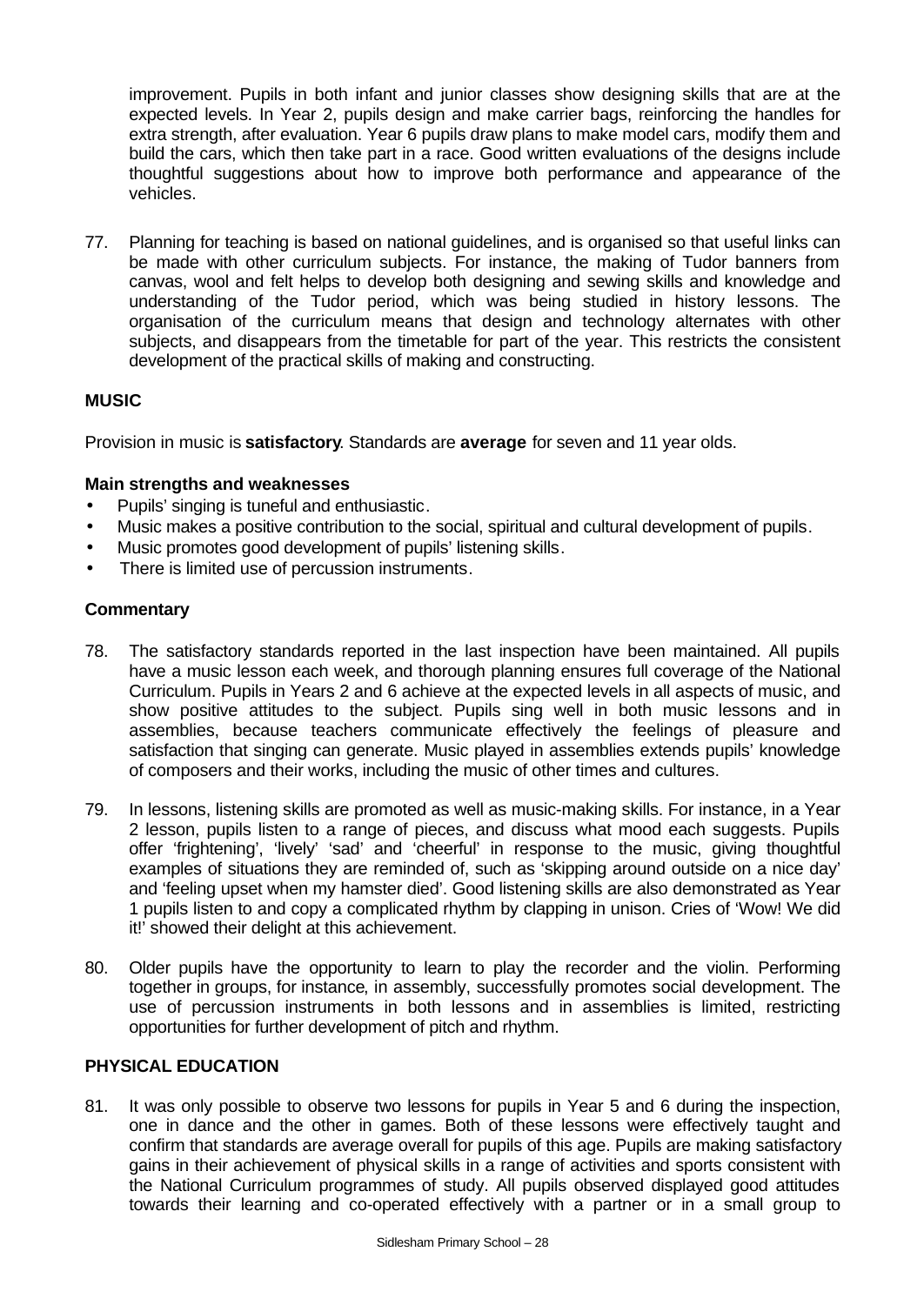complete their set tasks during the lesson. The newly completed sports hall has improved the quality of indoor provision significantly. As a result, an increasing number of enrichment activities are being provided for pupils to take part in out of lessons. The school continues to provide swimming as part of its physical education programme.

#### **PERSONAL, SOCIAL AND HEALTH EDUCATION AND CITIZENSHIP**

82. Only lesson could be seen in this area of the school's work and so no judgements are made about overall provision. The school places a satisfactory emphasis on pupils' personal development and the timetabling of Circle Time provides all pupils with good opportunities to discuss issues that are important to them. The programme for personal, social and health education is good and includes work on diet, health, sex, drugs and personal safety. This programme helps pupils gain confidence, interact successfully with other people and know how to have a healthy lifestyle.